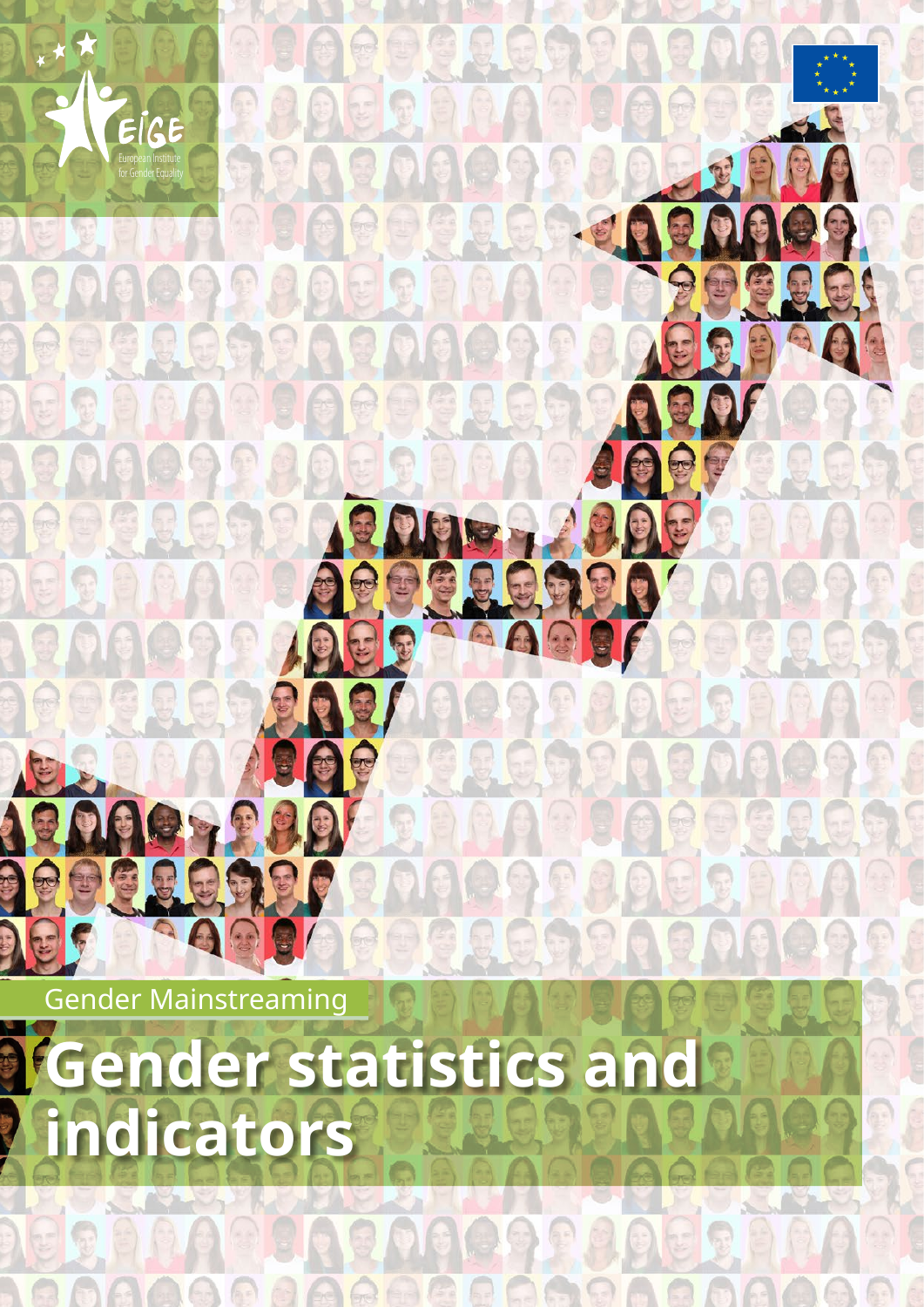## Acknowledgements

EIGE's Gender Mainstreaming Platform is a result of projects coordinated by the Gender Mainstreaming Team of the European Institute for Gender Equality. The work published here represents a joint effort of EIGE Gender Mainstreaming Team and various experts and contractors who contributed in varying degrees to different sections of the Platform: Catarina Arnaut, Daria Broglio, Irene Dankelman, Marianne Dauvellier, Jane Dennehy, Aleksandra Duda, Lucy Ferguson, Elena Ferrari, Maxime Forest, Katia Frangoudes, Regina Frey, Pat Irving, Manuela Samek Lodovici, Daniela Loi, Lin McDevitt-Pugh, Katerina Mantouvalou, Lut Mergaert, Siobán O'Brien Green, Nicola Orlando, Thera van Osch, Flavia Pesce, Irene Pimminger, Sheila Quinn, Cristina Radoi, Alide Roerink, Lenka Simerska, Cristina Vasilescu, Nathalie Wuiame, Margherita Sofia Zambelli, and Jane Pillinger.

EIGE would also like to thank its Experts' Forum Members, Members from the Gender Mainstreaming Thematic Network and the European Commission who have contributed to a large extent with their expertise, ideas and feedback.

This publication is available online through EIGE's gender mainstreaming platform: [http://eige.europa.](http://eige.europa.eu/gender-mainstreaming) [eu/gender-mainstreaming](http://eige.europa.eu/gender-mainstreaming)

The European Institute for Gender Equality created the online platform on gender mainstreaming to support EU institutions and governmental bodies with the integration of a gender perspective in their work. The platform provides insights on the relevance of gender in a variety of policy areas and offers online tools for gender mainstreaming.

The platform helps to improve individual and institutional competences to mainstream gender into the different sectorial areas and throughout the different stages of the development of any policy/programme/project. Understanding how to design, plan, implement, monitor and evaluate policies from a gender perspective will strengthen EU policies, increasing their societal relevance and responsiveness.

## The European Institute for Gender Equality

The European Institute for Gender Equality (EIGE) is an autonomous body of the European Union established to strengthen gender equality across the EU. Equality between women and men is a fundamental value of the EU and EIGE's task is to make this a reality in Europe and beyond. This includes becoming a European knowledge centre on gender equality issues, supporting gender mainstreaming in all EU and member state policies, and fighting discrimination based on sex.

European Institute for Gender Equality, EIGE Gedimino pr. 16 LT-01103 Vilnius LITHUANIA

Tel. +370 52157444

Email: [eige.sec@eige.europa.eu](mailto:eige.sec%40eige.europa.eu?subject=)

**Keise [http://www.eige.europa.eu](https://eige.europa.eu/)** 

**Www.twitter.com/eurogender** 

[www.facebook.com/eige.europa.eu](http://www.facebook.com/eige.europa.eu)

[www.youtube.com/eurogender](http://www.youtube.com/eurogender)



Luxembourg: Publications Office of the European Union, 2019

Print ISBN 978-92-9470-613-3 doi:10.2839/743552 MH-02-18-742-EN-C PDF ISBN 978-92-9470-612-6 doi:10.2839/842800 MH-02-18-742-EN-N

© European Institute for Gender Equality, 2019

Reproduction is authorised provided the source is acknowledged.

Reuse is authorised provided the source is acknowledged, the original meaning is not distorted and EIGE is not liable for any damage caused by that use. The reuse policy of EIGE is implemented by the Commission Decision of 12 December 2011 on the reuse of Commission documents (2011/833/EU). Cover Photo: © Shutterstock.com/ Markus Mainka

Photo: © Shutterstock.com/ Sergey Nivens, © Shutterstock.com / Syda Productions, © Shutterstock.com / GaudiLab © Rawpixel.com/Shutterstock.com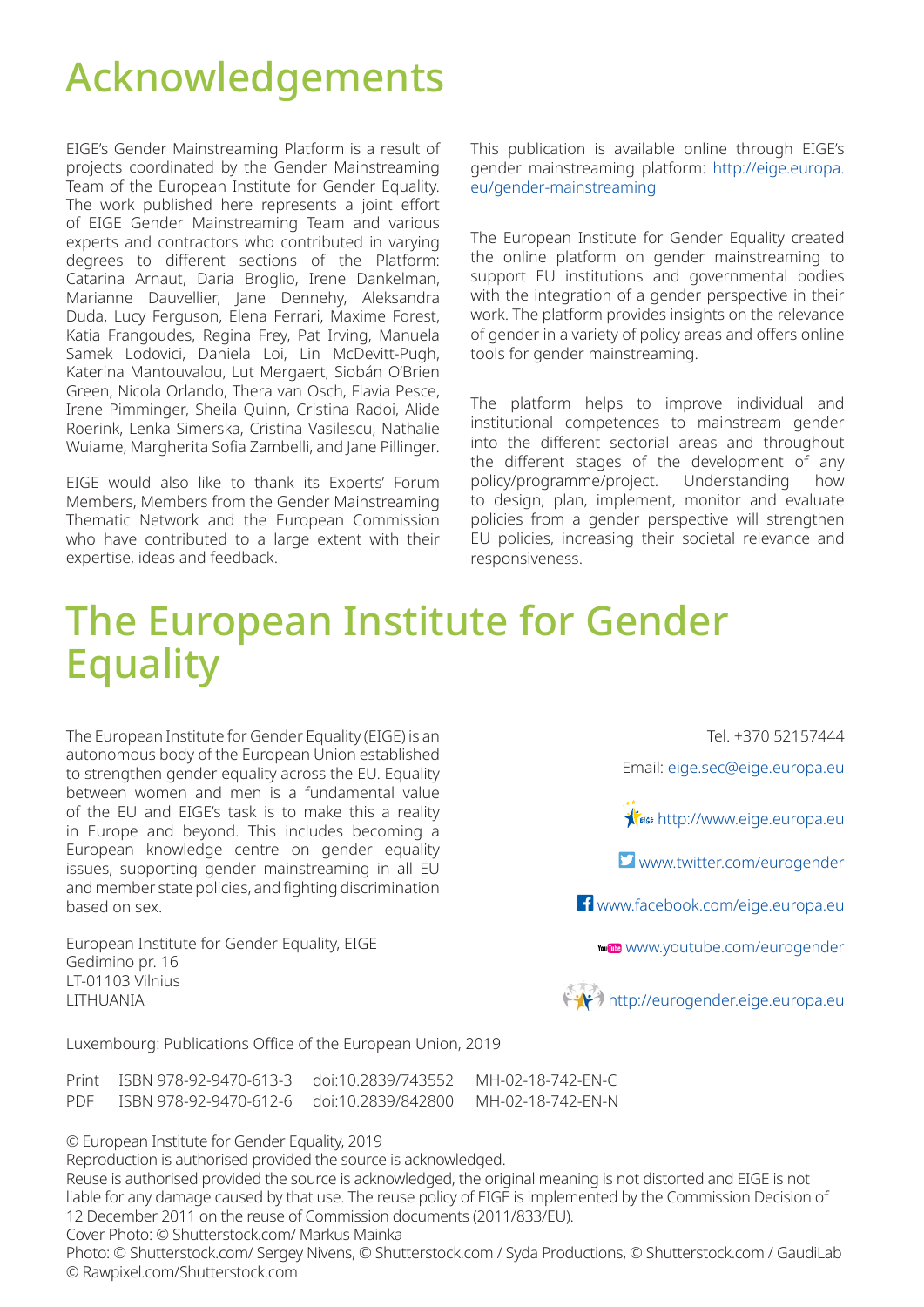

# **Gender statistics and indicators**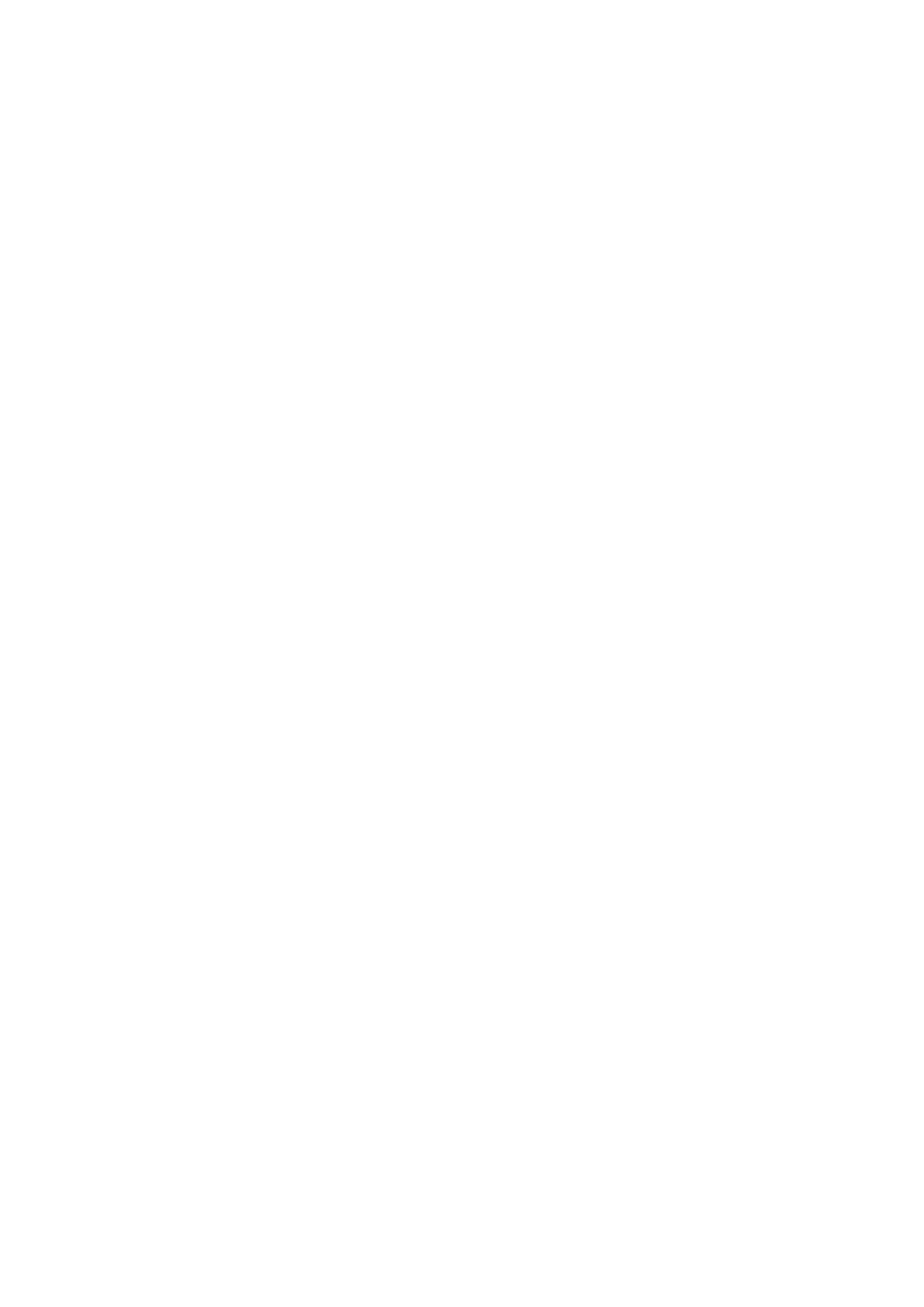## **Contents**

| 1. What are gender statistics and indicators?               | $\boldsymbol{4}$ |
|-------------------------------------------------------------|------------------|
| 1.1. Overview of gender statistics                          | $\overline{4}$   |
| 1.2. Overview of gender indicators                          | 5                |
| 1.3. Approaches to data collection                          | 6                |
| 2. Why are gender statistics and indicators important?      | 8                |
| 3. Producing and assessing gender statistics and indicators | 11               |
| 3.1. Gender statistics                                      | 11               |
| 3.2. Gender indicators                                      | 13               |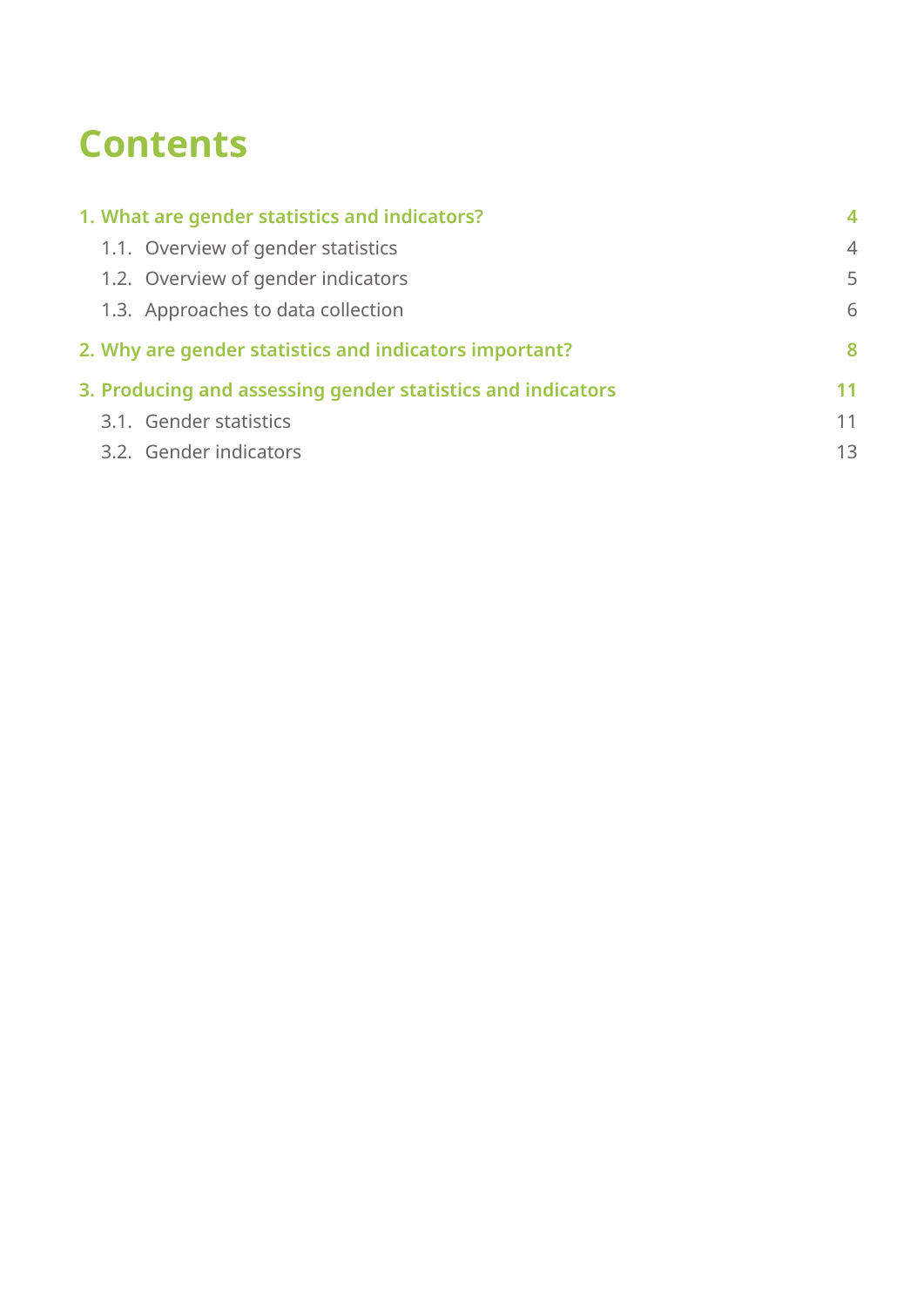## <span id="page-5-0"></span>**1. What are gender statistics and indicators?**

This briefing introduces gender statistics and indicators and explains why they are important tools to promote gender equality and implement a gender mainstreaming approach. Put simply, gender statistics and indicators integrate a gender perspective in the collection, analysis and presentation of statistical data. Gender statistics play a key role in measuring gender gaps on the basis of agreed indicators that are relevant to the lives of women and men. In the EU, for example, they are used to identify gender gaps in education, the labour market, earnings and health, amongst other areas [1].

Gender statistics and indicators are an integral part of gender mainstreaming throughout the entire policy cycle. Firstly, they inform the policymaking process and ensure that interventions respond to the different needs and priorities of women and men. Secondly, they measure changes in the relations between women and

men over time in a particular policy area, a specific programme or activity, or changes in the status or situation of women and men. Thirdly, they are an essential part of the monitoring and evaluation of the implementation and outcomes of policies, programmes and projects.

#### **1.1. Overview of gender statistics**

Gender statistics aim to 'reflect differences and inequalities in the situation of women and men in all areas of life' [2]. In providing evidence of gender equalities and gender gaps in key areas they help to make gender inequalities visible, which can in turn inform policymaking to address identified gender gaps. They help to identify data that is relevant to women's and men's lives and to key areas of policymaking.

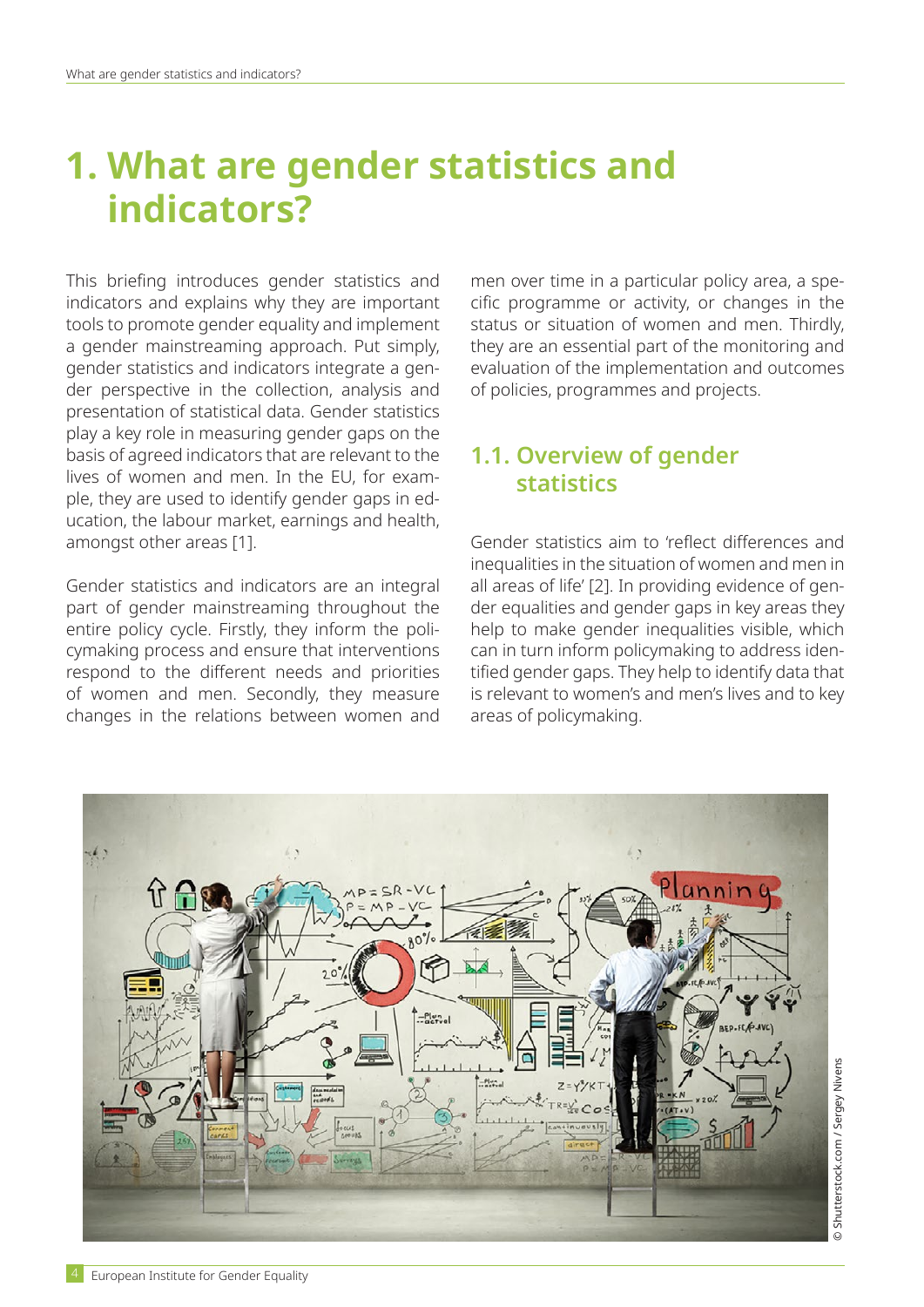<span id="page-6-0"></span>The UN Statistical Divisions' manual on gender statistics defines gender statistics as encompassing the following characteristics:

'(a) data are collected and presented disaggregated by sex as a primary and overall classification;

(b) data reflect gender issues;

(c) data are based on concepts and definitions that adequately reflect the diversity of women and men and capture all aspects of their lives; and (d) data collection methods take into account stereotypes and social and cultural factors that may induce gender biases' [3].

It is important to distinguish between sex-disaggregated data and gender statistics. Sex-disaggregated data refers to collecting data and breaking it down separately for women and men. Gender statistics go further as they take into account wider gender inequalities and gender bias in data collection methods and tools [4]. In addition, gender statistics have the potential to reflect different groups of women and men, taking into consideration that 'gender intersects with age, education, family composition and parenthood, country of birth and disability' [5]. This means that gender statistics can reflect a deeper understanding of women's situations and needs [6], and thereby supports the analysis of intersecting inequalities.

#### **1.2. Overview of gender indicators**

Gender indicators (sometimes referred to as statistical indicators) are the measure(s) upon which data is collected. In the EU, relevant gender indicators have been devised to show gender gaps in access to resources and opportunities in areas such as education, employment, decision making and gender-based violence. Indicators can be used to show relative positions or positive or negative change. They are also important to show progress over time, for example, changes in women's participation in the labour market [7].

Gender indicators allow for meaningful comparison over at least one data dimension, such as country or time. More generally, a statistical indicator is defined as a '[d]ata element that represents statistical data for a specified time, place, and other characteristics, and is corrected for at least one dimension (usually size) to allow for meaningful comparisons' [8].

For example, a simple aggregation such as the number of women members of parliament is not in itself an indicator, as it is not comparable between populations. However, if these values are relativized and/or standardised, e.g. women members of parliament as a percentage of the total, then the result meets the criteria for an indicator.

Some sources suggest that to provide meaningful comparisons, indicators should not only be expressed in units that are comparable across space and time, but a reference point (a norm or benchmark) should also be defined against which value judgements can be made (such as the minimal percentage of women members of parliaments to be achieved) [9]. When defined in this way indicators become normative, 'in the sense that a change from the reference point in a particular direction can be interpreted as "good" or "bad"' [10].

Thus, gender indicators can be used to measure progress and allow for comparisons in gender equality progress over time, across different geographical areas, countries and between different groups of women and/or men (e.g. younger and older women and men; unemployed and employed women and men) as well as in organisations, institutions and systems. They can measure the relative situation of women and men in areas such as their access to assets, their empowerment and the attitudes of women and men toward gender equality. Gender indicators can also be used to measure the extent to which society is free from gender-based violence and/ or negative gender stereotypes [11].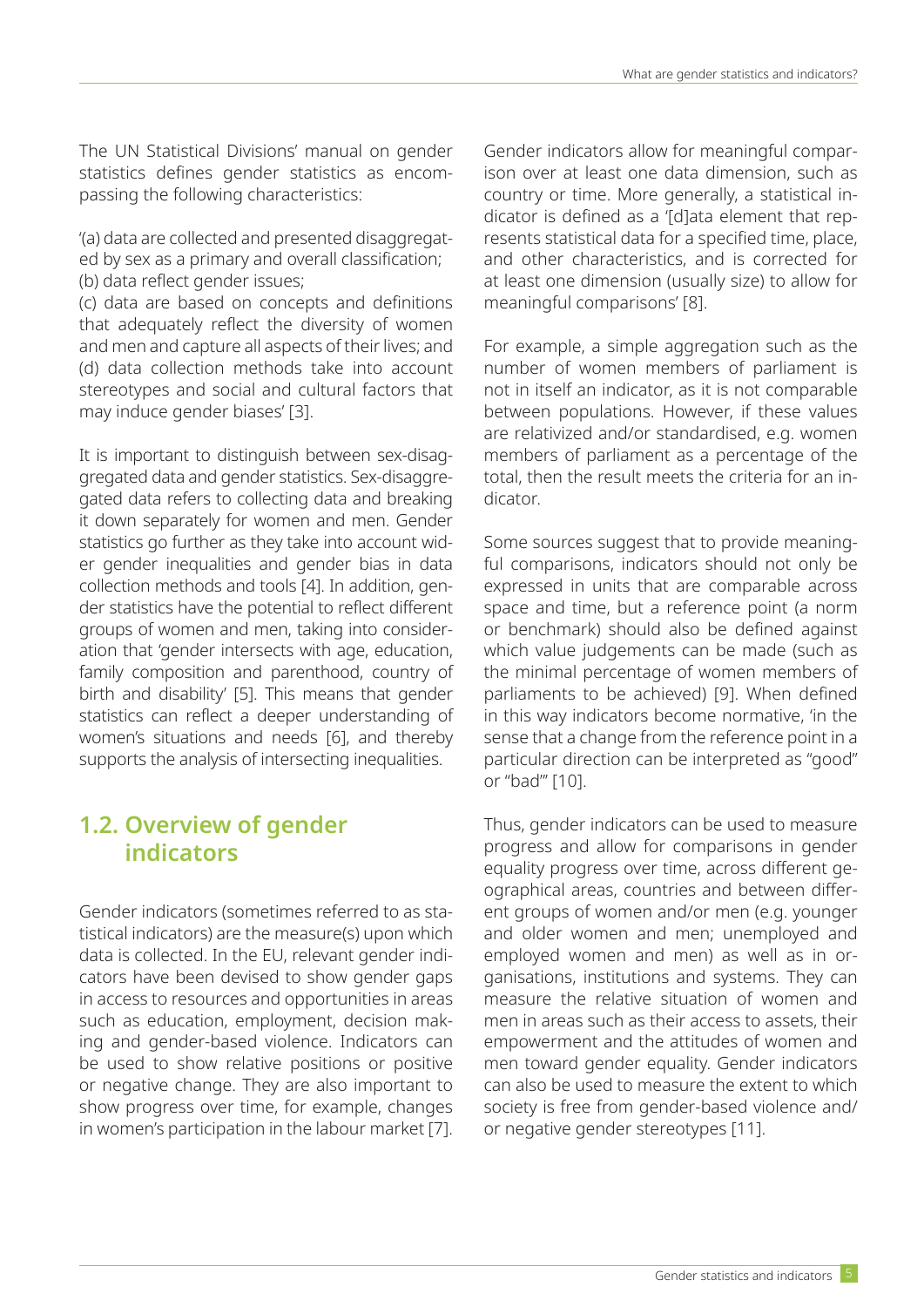#### <span id="page-7-0"></span>**1.3. Approaches to data collection**

There are two main methods of data collection relevant for gender statistics and indicators, which are briefly described here.

— **Quantitative methods** of data collection produce quantifiable results. In other words, they focus on issues that can be counted, such as percentages of women and men in the labour market, male and female wage rates or school enrolment rates for girls and boys. Quantitative data can show the magnitude of changes in gender equality over time — for example, the percentage of women married before the age of 15 or the gender pay gap over time [12].

— **Qualitative methods** capture people's experiences, opinions, attitudes and feelings — for example, women's experiences of the constraints or advantages of working in the informal sector, or men's and women's views on the causes and consequences of underrepresentation of women in senior positions in the economy or in politics. Often participatory methods such as focus group discussions and social mapping tools are used to collect data for qualitative indicators. Qualitative data can also be collected through in-depth surveys measuring perceptions and opinions [13].

#### EIGE's work on gender statistics and indicators

EIGE hosts a [Gender Statistics Database](https://eige.europa.eu/gender-statistics/dgs), which is a comprehensive source of information with data on various aspects of (in)equalities between women and men, highlighting differences and inequalities between both sexes in all areas of life. EIGE's Gender Statistics Database contributes extensively to the collection of a series of gender statistics and indicators in order to monitor whether, or to what extent, equality is being achieved. Through this EIGE can provide information to support the policymaking process.

[EIGE's Gender Equality Index](https://eige.europa.eu/gender-equality-index) is a comprehensive measure to assess progress in gender equality over time, which has been an important tool in contributing to policy debates at EU and Member State levels. In supporting the development of evidence-based gender equality policies at EU and national levels, the Gender Equality Index provides data on gender gaps in key policy areas linked to EU objectives in various policy areas and targets related to gender equality, and shows the different outcomes of policies for women and men. The Gender Equality Index also aims to increase decision-makers' and citizens' awareness on progress and challenges in gender equality. In addition, by revealing gaps in gender statistics, it contributes to drawing decision-makers' attention to the need to improve the collection of reliable, timely and comparable gender statistics [14].

The Gender Equality Index is made up of 31 indicators measuring gender gaps and progress towards gender equality in six domains (work, knowledge, power, money, health and time), which are further disaggregated in sub-domains. For each of the domains a score is assigned to EU Member States from 1, corresponding to total inequality, to 100, corresponding to total equality. Gender indicators also measure progress on tackling violence against women and intersecting inequalities.

#### **Read more on gender statistics and indicators**

In addition to EIGE's Gender Statistics Database, several international organisations provide sets of gender indicators and statistics.

The United Nations Development Programme [Gender Inequality Index](http://hdr.undp.org/en/content/gender-inequality-index-gii) provides evidence on gender inequalities in three areas (reproductive health, empowerment and economic status) for 159 countries. It unveils areas in which gender inequalities are still persistent and calls for policies to overcome such inequalities.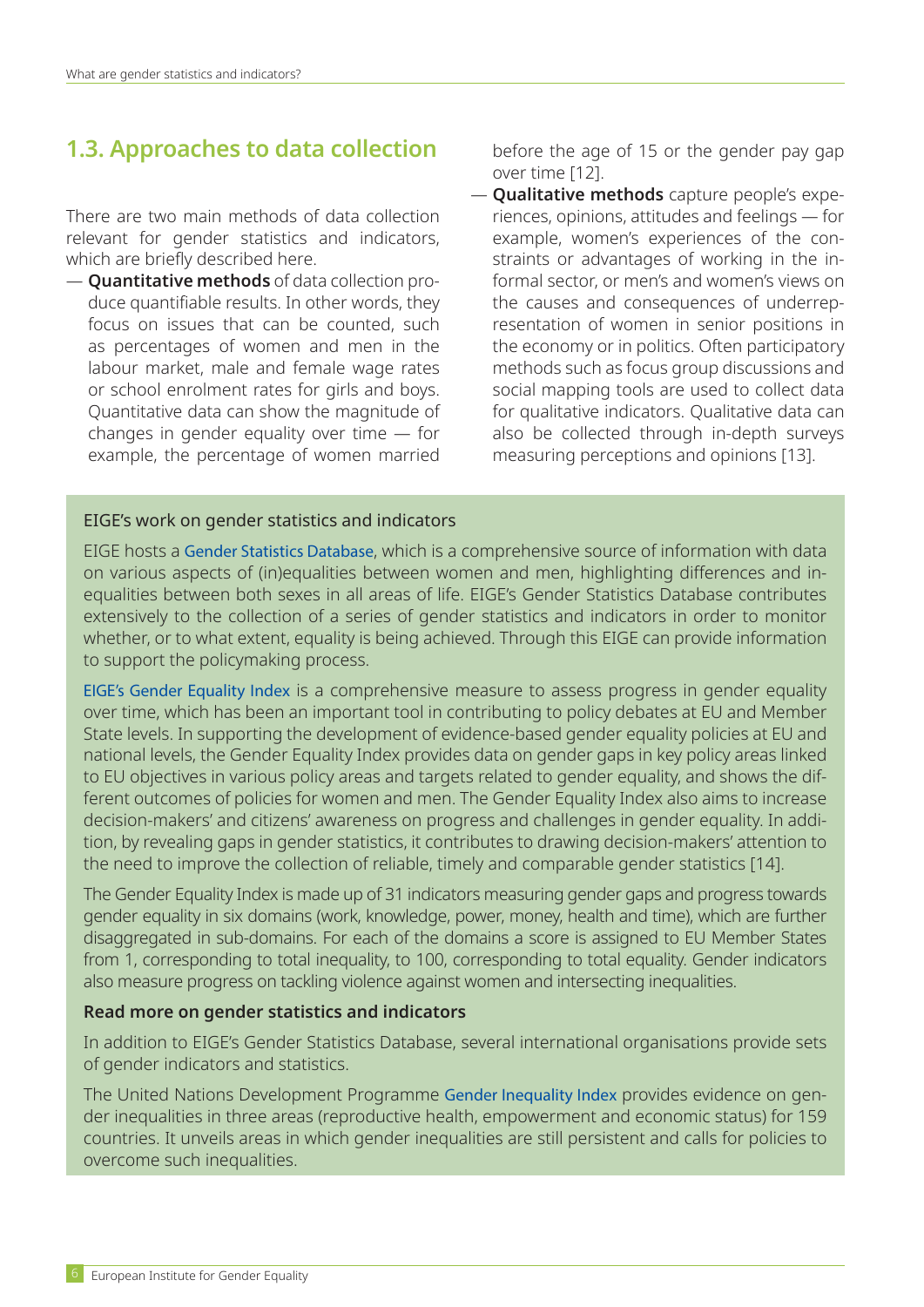The [United Nations Statistical Division Minimum Set of Gender Indicators](https://genderstats.un.org/#/home) compiles data from countries around the world and includes both quantitative indicators (e.g. average number of hours spent on unpaid domestic work by sex) and qualitative indicators (e.g. the extent of a country's commitment to gender equality in employment). These indicators are categorised in three tiers according to relevance to gender equality, methodological standards and regularity in production.

The [United Nations Economic Commission for Europe](https://w3.unece.org/PXWeb/en) (UNECE) has reviewed international indicators on gender equality by systematising and consolidating gender indicators with an internationally consistent framework. The UNECE framework seeks to improve the monitoring and evaluation of progress on gender equality at the international level. It includes quantitative gender indicators in areas included in the Beijing Platform for Action: poverty, education and training, health, violence against women, economy, including the labour market and work and family issues, women in power and decision-making, media, environment, the girl child, and power and decision-making in households [15].

The Organisation for Economic and Cooperation and Development [Gender Data Portal](http://www.oecd.org/gender/) includes a set of indicators that measure gender inequalities in education, employment, entrepreneurship, health and development and show progress made in achieving gender equality and areas where actions are most needed.

The [World Bank Gender Data Portal](http://datatopics.worldbank.org/gender/) includes gender statistics covering demography, education, health, economic opportunities, public life and decision-making.

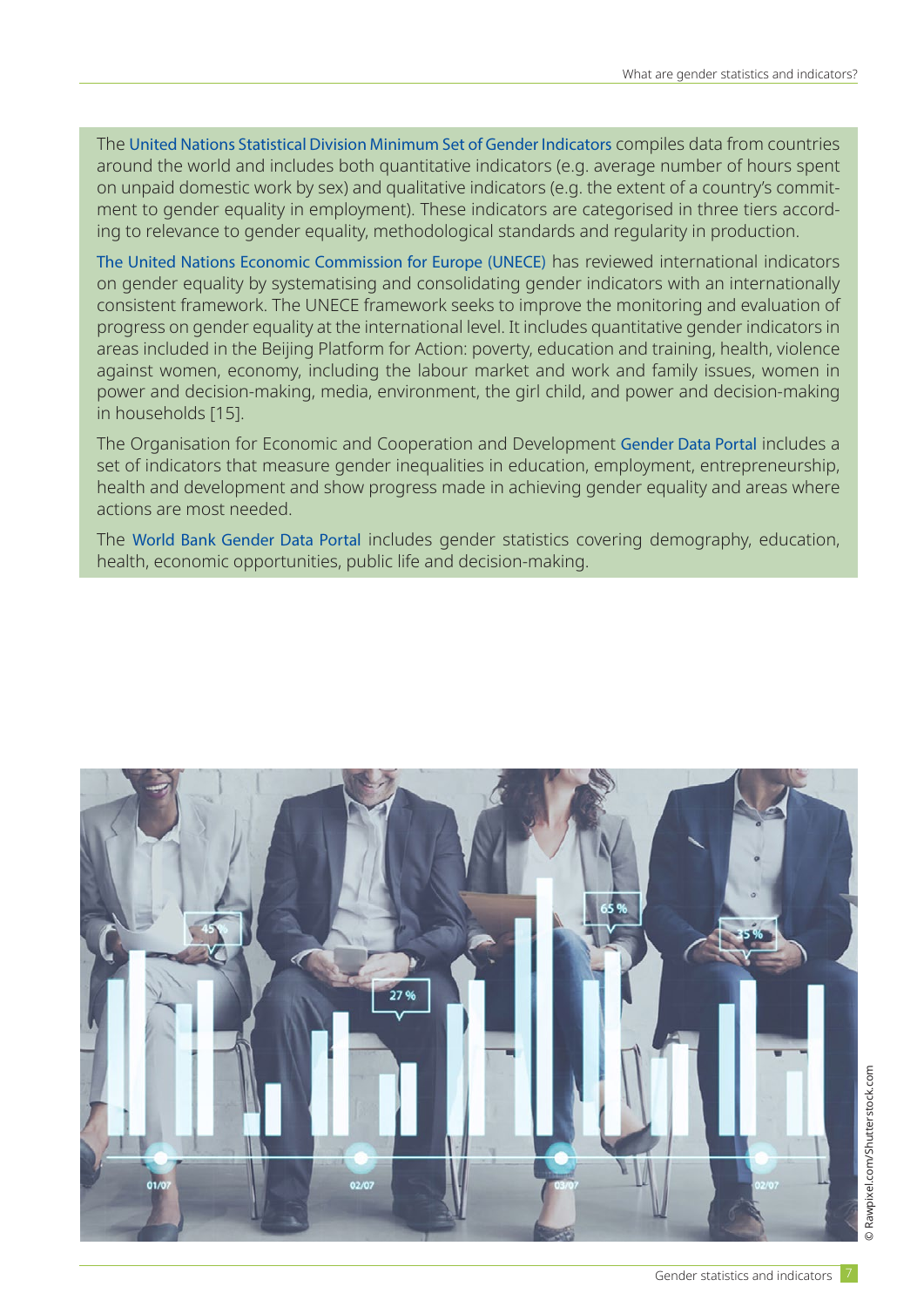## <span id="page-9-0"></span>**2. Why are gender statistics and indicators important?**

Gender statistics and indicators have the potential to contribute to the narrowing of gender inequalities by providing an evidence base that makes gender inequalities visible. Such indicators ensure that women's and men's situations and contributions to society are measured correctly and valued equally. They also allow gender aspects to be made visible in areas where they were previously considered irrelevant.

Gender statistics and indicators are important because they:

- give evidence on progress towards gender equality, contribute to closing persistent gender gaps and to correcting gender bias. For instance, policies for alleviating poverty have traditionally used the concept of household income to measure the distribution of resources. This is based on a gender-biased assumption that income is equally distributed within the household and amongst household members, ignoring gender differences in access to income and resources and the impact of gender roles and relations in the household. In this case, collecting gender relevant data both at individual and household level can help reveal such differences [16];
- show that gender inequalities are a concern for the whole of society and that they have to be taken seriously by all actors in the public arena;
- provide evidence for the development of policies, programmes, projects and legislation that [respond to the needs of women and men](https://eige.europa.eu/gender-mainstreaming/methods-tools/gender-analysis) as beneficiaries of an intervention in a specific context;
- sustain learning processes for policymakers and stakeholders by making gender inequalities visible;
- contribute to increasing citizens' and decisionmakers' awareness on gender inequalities (see gender awareness; link here) that may encourage them to take action [17];
- provide information on the [potential impacts](https://eige.europa.eu/gender-mainstreaming/methods-tools/gender-impact) [of policies and interventions on women and](https://eige.europa.eu/gender-mainstreaming/methods-tools/gender-impact) [men](https://eige.europa.eu/gender-mainstreaming/methods-tools/gender-impact) [18];
- contribute to preventing the [adoption of](https://eige.europa.eu/gender-mainstreaming/methods-tools/gender-planning) [policies](https://eige.europa.eu/gender-mainstreaming/methods-tools/gender-planning) that perpetuate gender bias and gender inequalities, and/or that avoid the risk of not fulfilling the objectives of the respective intervention [19];
- provide evidence for [monitoring](https://eige.europa.eu/gender-mainstreaming/methods-tools/gender-monitoring) and [evaluating](https://eige.europa.eu/gender-mainstreaming/methods-tools/gender-evaluation) the implementation of an intervention (e.g. policy, programme, project, legislation) and for assessing its relevance, efficiency and effectiveness for both women and men [20].

Gender statistics and indicators are important to promote gender mainstreaming at an organisational level. In workplaces, they are essential to inform the development of human resources

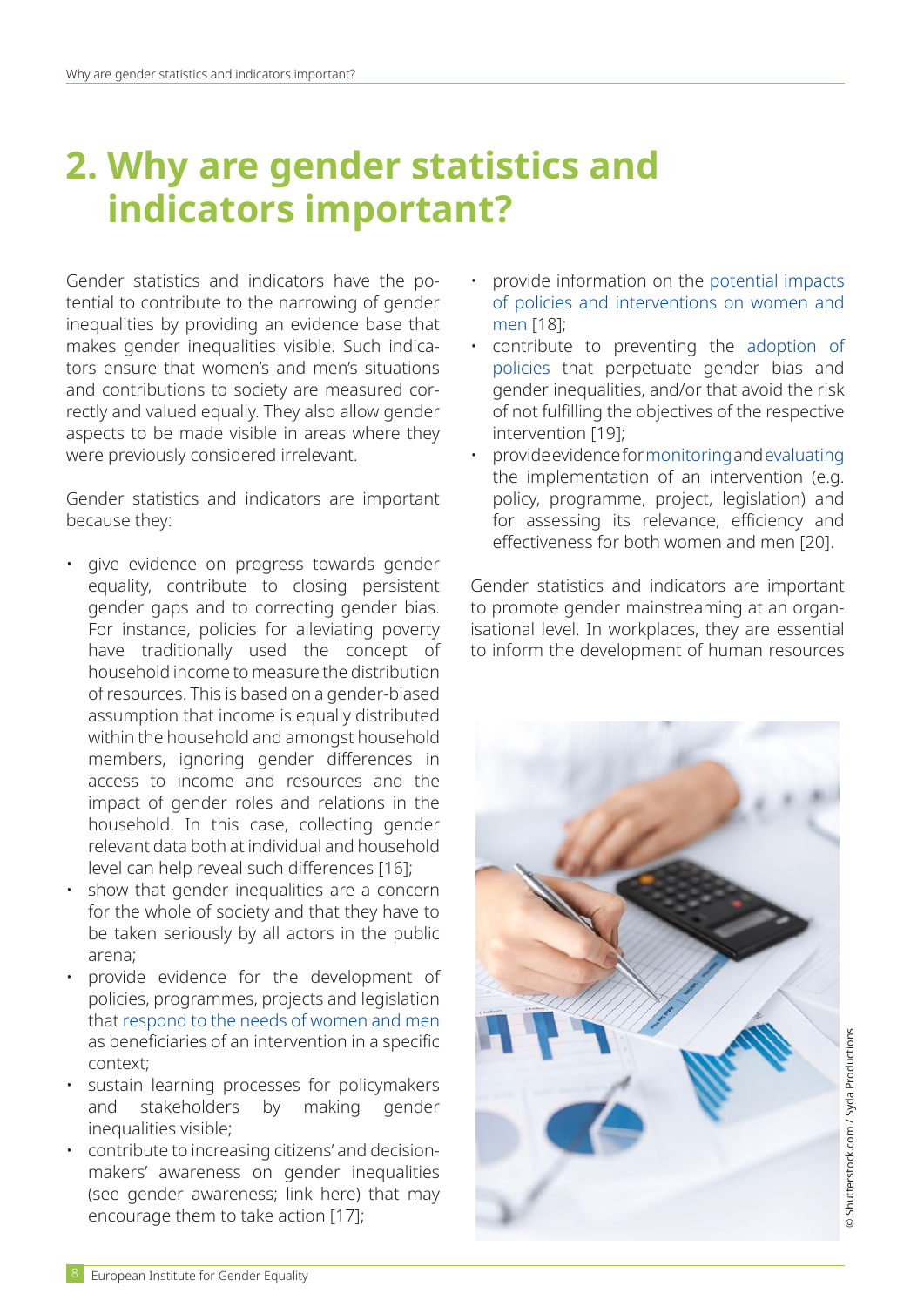policies and procedures, and to measure the gender pay gap or the representation of women in decision-making positions in an organisation. International organisations (such as the European Commission, the United Nations, the International Labour Organisation and the World Bank) frequently use gender statistics and indicators to inform gender audits and measure progress in gender equality in their internal structures, procedures, human resources and culture.

Gender statistics and indicators are an integral part of national progress to improve national statistical systems. For instance, when data users require specific gender statistics this helps to reveal gaps in general statistics and raises awareness about how to implement improvements in data collection processes (e.g. in the methodologies, concepts, topics, data series) in order to avoid gender bias and fully reflect women's and men's life situations [21].

Additionally, the importance of gender statistics and indicators has been reaffirmed at the international level through:

- commitments towards the improvement of the collection of gender statistics made under the Beijing Platform for Action, the EU Treaty of Amsterdam and in EU strategic policy commitments such as the Strategic Engagement for Gender Equality 2016-2019, as well as the Council of Europe Convention on preventing and combating violence against women and domestic violence (Istanbul Convention);
- the creation of quidelines (e.g. Quality Criteria of EIGE's Gender Statistics Database, UNECE tool for the development of gender statistics), databases on gender statistics (e.g. EIGE Gender Statistics Database, the World Bank Gender Data Portal, the Eurostat database) and support for Member States in mainstreaming a gender perspective in their statistical systems.

#### **Read more about the use of and commitment to producing gender statistics and indicators at EU and international levels**

A gender perspective is mainstreamed within the European Statistical System. In particular, gender statistics cover the key areas of concern tackled by the **Strategic Engagement for Gender Equality 2016–2019** [22]: equal economic independence of women and men, equal pay for work of equal value, equality in decision-making, gender-based violence and the promotion of gender equality beyond the EU. Gender statistics are used to assess progress on gender-specific objectives in areas such as employment rate, the gender pay gap and the at-risk-of-poverty and social inclusion rates. Examples of indicators include the following.

- **Objective 1** increasing female labour-market participation and equality in the economic independence of women and men: gender employment gap (20–64 years); time spent in unpaid care work per week.
- **Objective 2** reducing the gender pay, earnings and pension gaps and thus fighting poverty among women: gender pay gap; gender pension gap; rate of in-work poverty of women and men.
- **Objective 3** promoting equality between women and men in decision-making: proportion of women among members of the highest decision-making body of the largest nationally registered companies listed on the national stock exchange; proportion of women in Commission senior/middle management.
- **Objective 4** combating gender-based violence and protecting and supporting its victims: proportion of women who have experienced physical and/or sexual violence; proportion of women who have experienced psychological violence by a partner.
- **Objective 5** promoting gender equality and women's rights across the world: existence of forms of discrimination against all women and girls everywhere.

Under the **Istanbul Convention**, Article 11 on data collection and research requires parties to collect relevant statistical data disaggregated by sex and to conduct population-based surveys at regular intervals to assess the prevalence of and trends in relation to violence against women and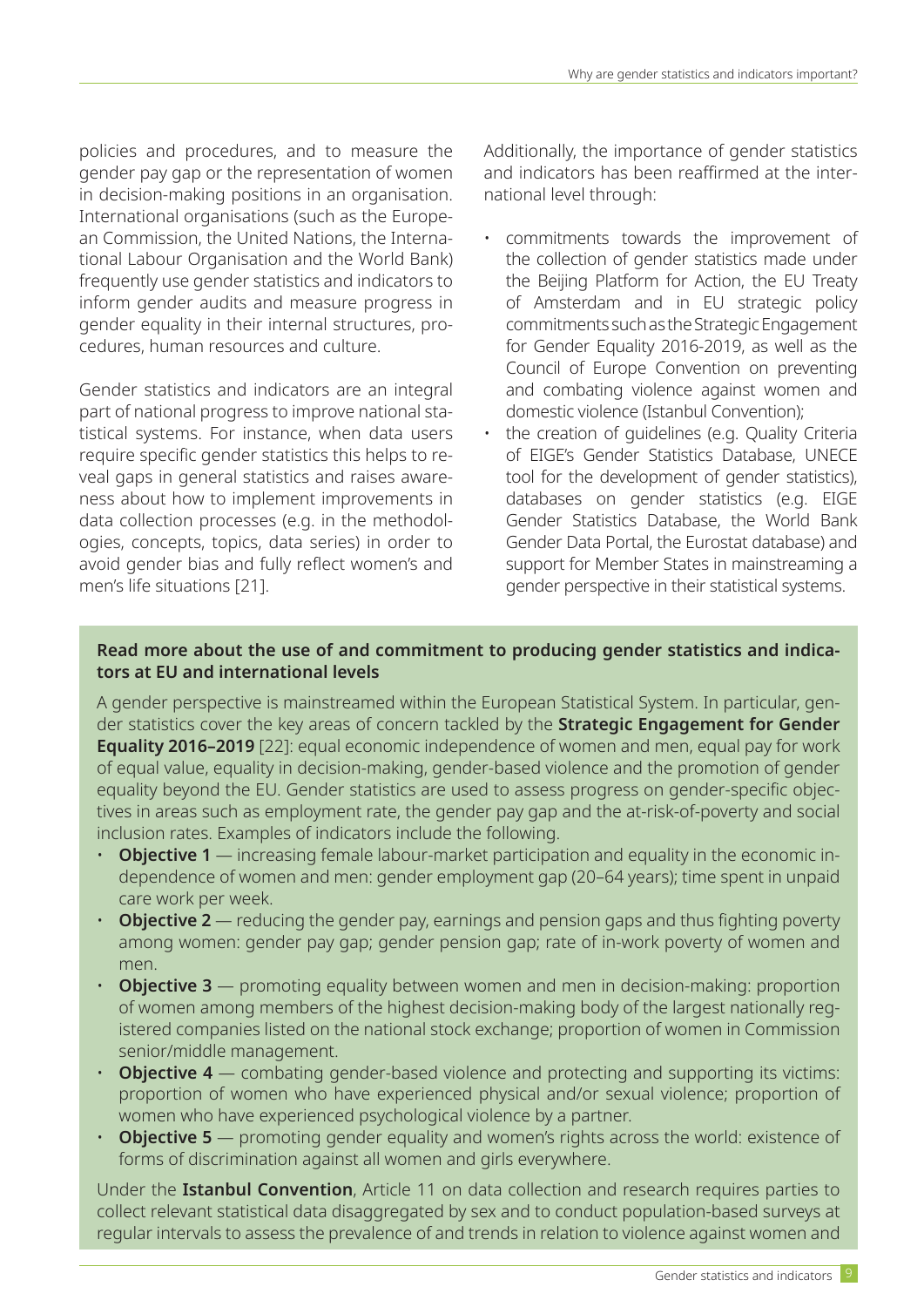domestic violence. Data collection is intended to support research on the root causes and effects, incidences and conviction rates of violence against women, as well as to monitor the efficacy of measures taken to implement the convention [23].

Strategic Objective H.3 of the **Beijing Declaration and Platform for Action** includes a series of actions to be taken to generate and disseminate gender-disaggregated data and information for planning and evaluation. These actions include developing and collecting statistics that are presented by sex and age and that reflect problems, issues and questions related to women and men in society; developing an international classification of activities for time-use statistics that is sensitive to the differences between women and men in paid and unpaid work; improving concepts and methods of data collection on poverty among women and men, the human rights of women, women and men with disabilities, etc.; and using more gender-sensitive data in the formulation of policy and implementation of programmes and projects [24].

The United Nations **2030 Agenda for Sustainable Development** contains a statistics and indicator framework for the implementation of the 17 Sustainable Development Goals. The aim of this framework is to monitor progress, inform policy and ensure accountability. Sustainable Development Goal 5, 'Achieve gender equality and empower all women and girls', contains a series of targets and respective indicators on gender-based violence and harmful practices, unpaid domestic and care work, women's participation in decision-making, sexual and reproductive health and reproductive rights, amongst others [25]. Examples of targets and indicators include the following.

- **Target 5.1:** end all forms of discrimination against all women and girls everywhere. — Indicator 5.1.1: whether or not legal frameworks are in place to promote, enforce and monitor equality and non-discrimination on the basis of sex.
- **Target 5.2:** eliminate all forms of violence against all women and girls in the public and private spheres, including trafficking and sexual and other types of exploitation.
	- Indicator 5.2.1: proportion of ever-partnered women and girls aged 15 years and older subjected to physical, sexual or psychological violence by a current or former intimate partner in the previous 12 months, by form of violence and by age.
	- Indicator 5.2.2: proportion of women and girls aged 15 years and older subjected to sexual violence by persons other than an intimate partner in the previous 12 months, by age and place of occurrence.
- **Target 5.4:** recognize and value unpaid care and domestic work through the provision of public services, infrastructure and social protection policies and the promotion of shared responsibility within the household and the family as nationally appropriate.
	- Indicator 5.4.1: proportion of time spent on unpaid domestic and care work, by sex, age and location.
- **Target 5.C:** adopt and strengthen sound policies and enforceable legislation for the promotion of gender equality and the empowerment of all women and girls at all levels.
	- Indicator 5.C.1: proportion of countries with systems to track and make public allocations for gender equality and women's empowerment.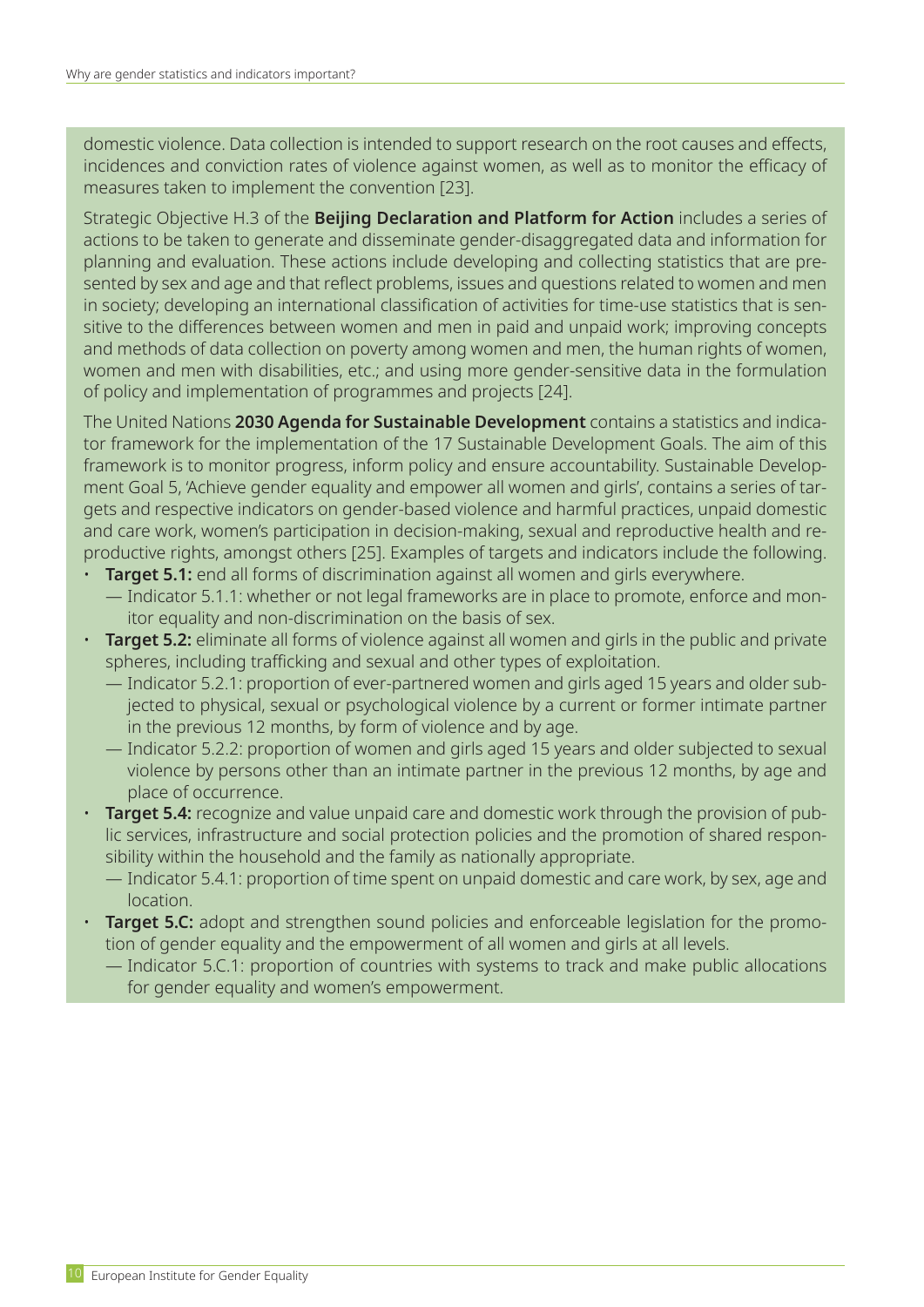## <span id="page-12-0"></span>**3. Producing and assessing gender statistics and indicators**

#### **3.1. Gender statistics [26]**

As the Quality Criteria of EIGE's Gender Statistics Database explains: '[the] overarching general principle in the production of high quality gender-sensitive data is that of gender mainstreaming' [27]. This, according to the United Nations Statistical Division, means 'that gender issues and gender-based biases are systematically taken into account in the production of all official statistics and at all stages of data production' [28].

Having established the principle of gender mainstreaming, there are a series of steps that can be taken in developing gender statistics [29].

#### Step 1. Selection of topic from a gender perspective

It is important to select topics that are relevant for gender statistics, namely topics that specifically tackle inequalities between women and men in all aspects of life. Of particular relevance to gender equality are equal decision-making power, equal economic opportunities, pay and status, work-life balance, elimination of gender stereotypes and freedom from gender-based violence [30]. Specific attention should be paid to ensure that the indicators used measure progress in the respective topic.

#### Step 2. Identification of appropriate concepts, methodologies and measurement tools

In the planning stage of the collection of gender statistics it is important to assess whether existing concepts, theories and methodologies applied to the respective area adequately reflect differences between women and men, reveal gender inequalities and are not gender biased. In cases where they fail to do so, gender-sensitive

concepts and methodologies will have to be developed. For instance, while labour force surveys provide information on employment in a country, they only partially reflect gender inequalities if they do not include unpaid work. To better understand gender inequalities in this area, labour force surveys can be complemented by time-use surveys. Coherence and comparability of data must be ensured at this stage, particularly where cross-country comparisons are being made.

#### Step 3. Definition of the measurement tools for collecting data

The **quantitative approach to the collection of data involves** the following steps.

#### The identification of the unit of analysis

The unit of analysis may include physical entities such as population groups (e.g. women with disabilities, young men), households, companies and schools, or actions (e.g. births, economic transactions). The unit of analysis determines the data to be collected and influences the way a gender perspective is reflected in the collected data. For instance, using the example of household income data, it is important that data collection takes account of gender differences in access to and control over household income by including relations between the members of a household in the measurement.

#### The design of the questionnaire and the sample

A questionnaire, either self-administered or administered through a one-to-one interview, can be used to collect new data. In these cases the design of the questionnaire is a relevant phase of gender statistics planning as the content of the questionnaire influences the value of the data collected in making gender inequalities visible. Inadequate formulation of questions risks creating gender-biased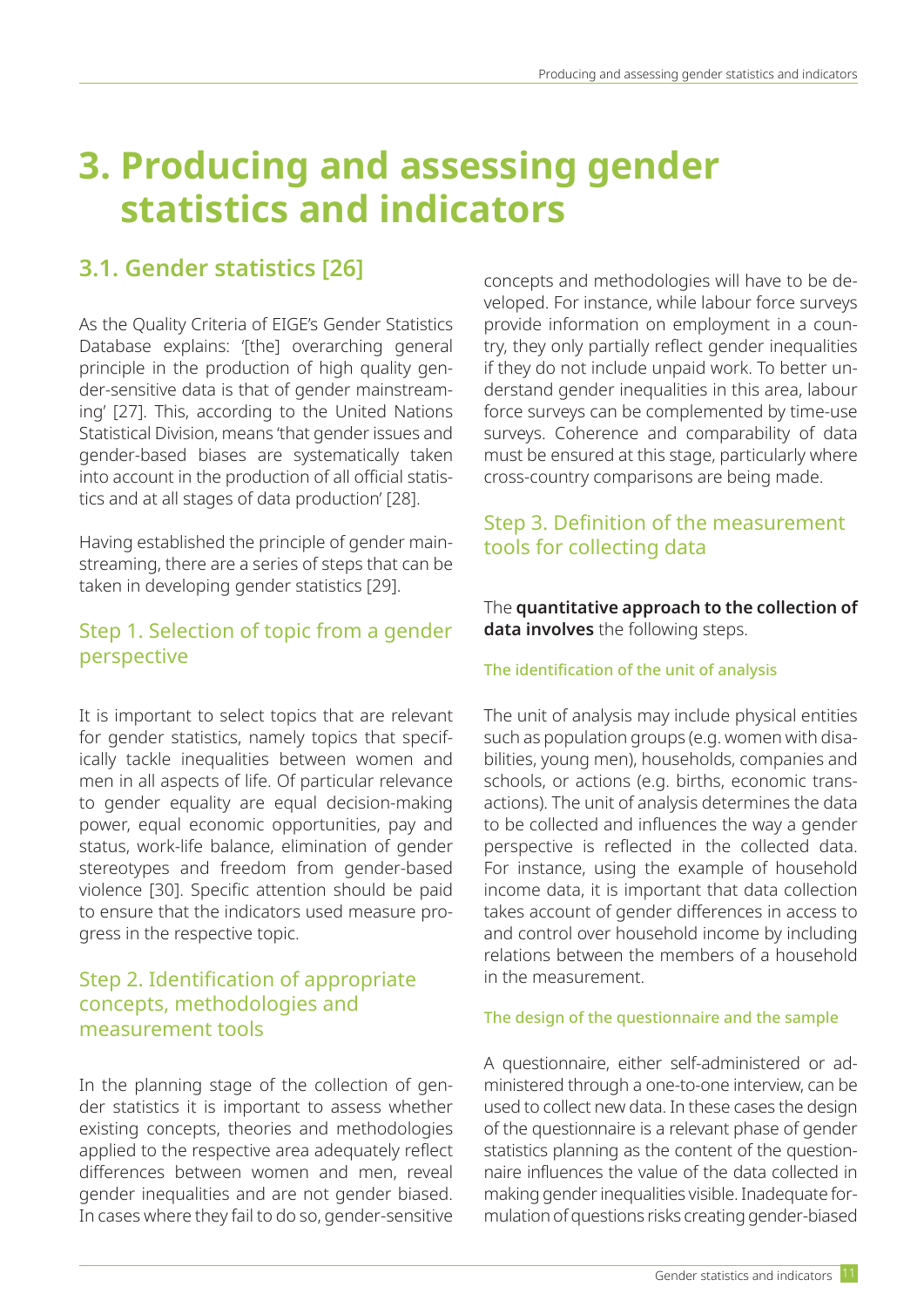data. In order to mainstream a gender perspective in the questionnaire and to avoid gender bias, the following should be considered:

- (1) the data that is needed for the purpose of collecting gender statistics;
- (2) the use of concepts and definitions that adequately reflect gender issues;
- (3) clarity and wording of questions so that no room is left for interpretation based on the respondents' (and in the case of one-to-one interviews) interviewers' own personal beliefs and social norms;
- (4) selecting the appropriate respondent.

Furthermore, particular attention should be paid to the intersection of gender with other characteristics (e.g. income, employment status, educational level, age, citizenship, ethnicity). In this case, the sample size has to be considered. The sample should be large enough to allow for reliable estimates for smaller sub-samples [31].

Another important step in this phase is the definition of the sample to ensure the accuracy and reliability of the data. To avoid gender bias, gender balance should be ensured in the sample frames. Focusing specifically on the sample definition of the household unit, as mentioned above, may lead to gender bias and requires that particular attention be paid to the reference unit (i.e. the person questioned in the survey process) and to their selection [32]. Another challenge consists of the use of an individual unit of analysis, when the household is used as a sampling unit. In this case, the respondent should not provide answers on behalf of his/her partner. This point is particularly pertinent to sensitive questions such as gender-based violence or the use of time and childcare [33].

#### The implementation of a pilot test, the analysis of its results and the revision of the measurement tool, if needed

The testing/piloting of questionnaires is crucial to reveal potential gender bias or lack of clarity in the questions in general and in relation to gender-specific questions. Based on the test/pilot results, the questionnaire should be revised.

#### The drafting of standard templates for data collection and training of people involved to ensure data homogeneity, comparability, integration of different sources of information and avoidance of gender bias

International standard templates may be used to facilitate data comparability and country/sector/ etc. benchmarking. These may include: International Classification for Time-Use Statistics; International Standard Classification of Occupations; Statistical Classification of Economic Activities in the European Community; International Classification of Diseases; and guides provided by the 2010 European Statistics Conference on population census. The use of standard templates together with interviewers' training is useful to avoid interviewers' values or beliefs influencing

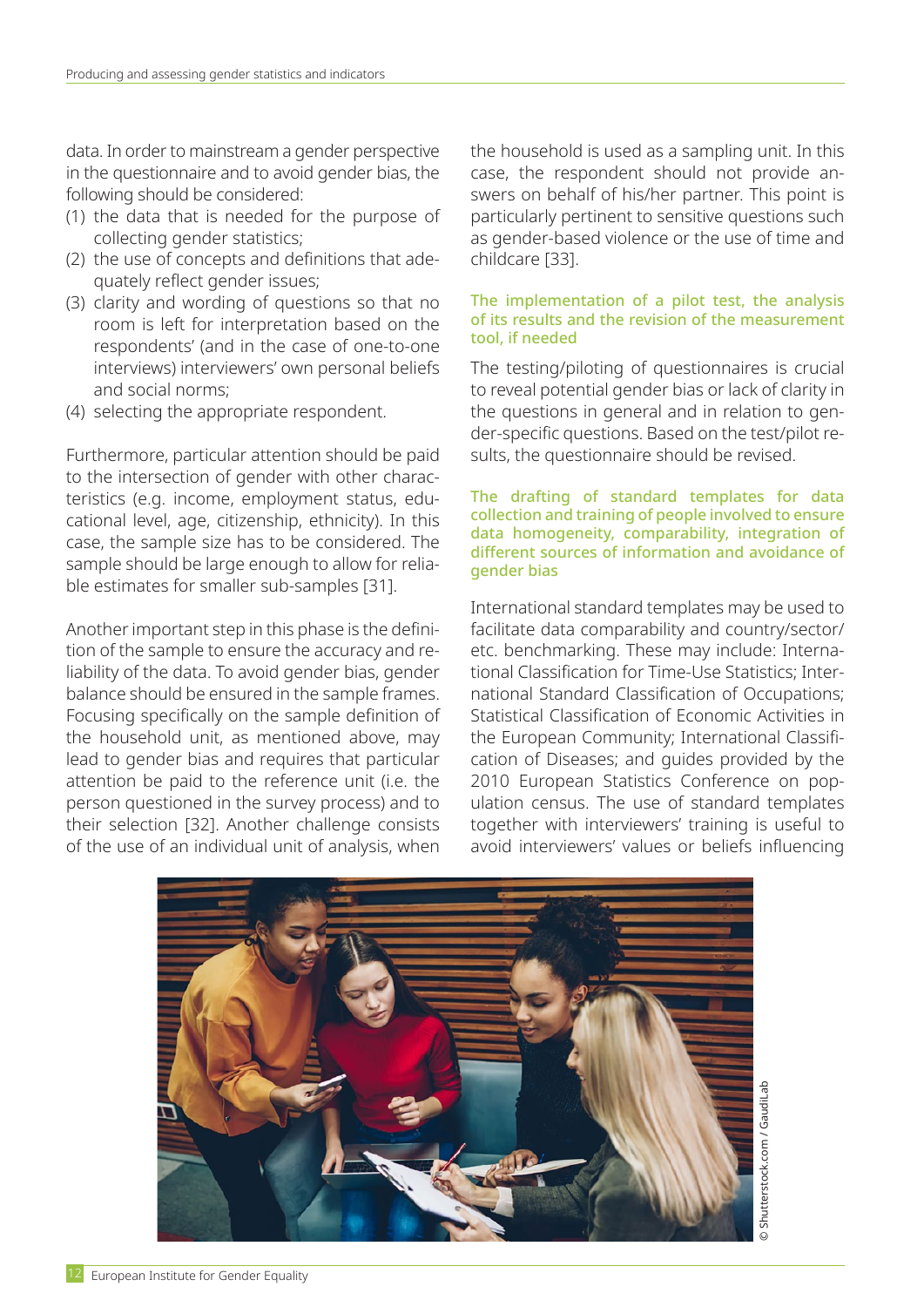<span id="page-14-0"></span>the data collection process. In order to collect data on gender inequalities, interviewers need to understand the gender issues at stake and the different ways in which women and men may respond to some issues.

#### Administrative data

Administrative data are defined as information collected primarily for administrative (not statistical) purposes such as registration, transaction and record keeping. This type of data is typically collected by public sector organisations with a specific decision-making purpose in mind. Therefore, the identity of the unit corresponding to a given record is essential in contrast with statistical records where the identity of individuals is of no interest or even allowed [34]. The use of administrative records can be advantageous because it avoids further direct data collection costs and respondent burden because the data already exists. An additional advantage is the possibility to link several data sources. If this takes place, it is crucial that a unified identification system exists, allowing different data sources to use common identification codes [35].

#### Step 4. Collection of gender statistics

There are various methods for data collection (e.g. telephone, face-to-face, computer assisted or personal assisted interviews, door-to-door or online surveys, self-compilation). When selecting a specific method, it is important to assess how gender bias can be avoided in the data collection process. For instance, in interviews the interviewers' values/beliefs/construction of gender roles may influence the opinions of the interviewee, as mentioned above. The characteristics of an interviewer (e.g. gender, age) may also affect how women and men behave during the interview and the answers they give. An analysis of potential risks in terms of gender should be conducted when selecting the data collection method and measures should be adopted to mitigate them.

#### Step 5. Analysis of gender statistics

The type of analysis carried out on the collected gender statistics will depend on the purpose of the collection process. For instance, the analysis

of gender statistics may be carried out over time and across sectors, policies, programmes, projects, organisations, etc. to provide benchmarking on specific issues. Where gender impact assessments are carried out, the analysis of gender statistics should focus on the potential impact of an intervention on women and men. In [gender evaluation](https://eige.europa.eu/gender-mainstreaming/methods-tools/gender-evaluation), the analysis of gender statistics focuses on the changes brought about by the respective interventions for women and men.

#### Step 6. Dissemination to a wide range of users (e.g. policymakers, nongovernmental organisations, citizens)

Once the analysis is completed, gender statistics have to be communicated and disseminated. The communication of gender statistics and their analysis from a gender perspective is important to raise policymakers', stakeholders' and, in general, citizens' awareness on gender issues. Communicating the value of gender statistics is also important to enhance their use and show their potential for different users or audiences (e.g. researchers, evaluators, policymakers, stakeholders). When disseminating gender statistics, data summaries and information, they should be made accessible for different target audiences. The dissemination of gender statistics can be carried out through publications related to gender equality, general statistical publications, research reports, journal and newspaper articles, online databases and social media.

#### **3.2. Gender indicators**

The [planning stage](https://eige.europa.eu/gender-mainstreaming/methods-tools/gender-planning) needs to take account of how the design of gender indicators can measure progress on broad gender equality objectives, as well as the specific goals of policies, programmes or projects. Gender indicators need to be tailored and appropriate to the policy objectives. The selection of gender indicators also depends on the scale of the intervention, the availability of gender statistics and the capacity of the actors involved in the data collection. In selecting the appropriate gender indicators, the following principles should be adhered to [36].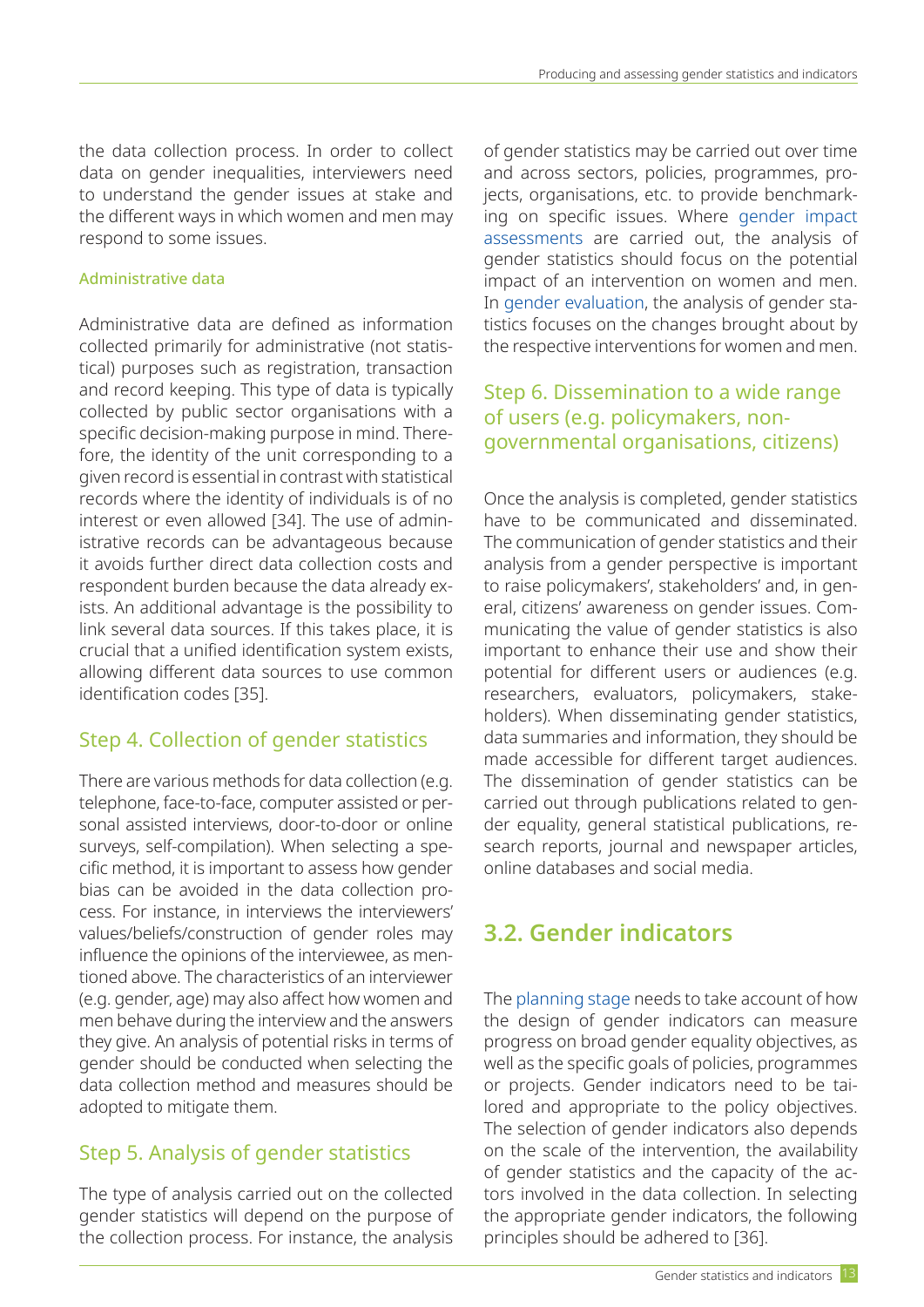- Undertake a [gender analysis](https://eige.europa.eu/gender-mainstreaming/methods-tools/gender-analysis) to support the definition of gender indicators.
- Use both quantitative and qualitative gender indicators; this should cover all aspects of the respective intervention or topic in question and prevent gaps in the data collection process.
- Ensure indicators are collectable, as some may prove to be irrelevant or difficult to collect.
- Ensure relevance and partner ownership. This includes ensuring gender indicators are meaningful for policymakers and stakeholders, as well as for the intervention and context. In particular, gender indicators should be in line with relevant gender equality commitments and gender-specific policy objectives.
- [Involve stakeholders](https://eige.europa.eu/gender-mainstreaming/methods-tools/gender-sensitive-stakeholder-consultation) in the definition of gender indicators for the respective intervention through participatory approaches. In order to avoid bottlenecks in the definition and collection of data on gender indicators, it is important to assess the level of commitment and capacity of actors involved.
- Consider the timeframe for expected changes of policies, programmes or projects analysed, which may take place over a short-term, medium-term and long-term period of time. The expected term should be considered in the definition of the timeframe for the collection and measurement of the indicator.
- Ensure flexibility and transparency in the development of the gender indicators as objectives and actions of the respective intervention may need to be changed or adiusted.

Once the indicators are selected, baseline information should be collected to provide a reference point to measure changes that take place over time in the respective intervention. This can be very useful in benchmarking and mapping progress over time. Data collected on gender indicators can be assessed against the agreed outcomes to examine whether the intervention triggered the expected changes in women's and men's situations.

#### **Read more about how gender statistics and indicators work**

When designing gender statistics and indicators, attention should be paid to their robustness and quality, based on the following criteria.

- **Data relevance:** the capacity of data collected to meet the requests and needs of data users and its relevance to the intervention implemented/analysed. For instance, indicators should be clearly linked to an input, output or outcome of the policy, strategy, programme, project or initiative being measured.
- **Data accuracy:** the correct level of data collected.
- **Data timeliness:** the period of time between the moment of data collection and the phenomena that the data captures.
- **Data clarity:** data collected is presented in an easy-to-understand way for all users and accompanied by adequate explanations (for instance, on methods used for collection, tabulation, interpretation).
- **Data comparability:** enabling comparisons of results or effectiveness over time and in different contexts, and 'the extent to which differences between data from different geographical areas, non-geographical domains, or over time, can be attributed to differences between the true values of the statistics' [37].
- **Data punctuality:** the respect of deadlines for the analysis of and release of collected data;
- **Data accessibility:** 'the ease with which the existence of information can be ascertained, as well as the suitability of the form or medium through which the information can be accessed' [38]. Cost also may be a factor affecting the accessibility for some users.

In addition, when defining indicators, the following criteria are 'features of a good indicator':

- 'Valid: measuring what the indicator is intended to measure.
- Specific: measuring only the particular aspect of the initiative it is intended to measure.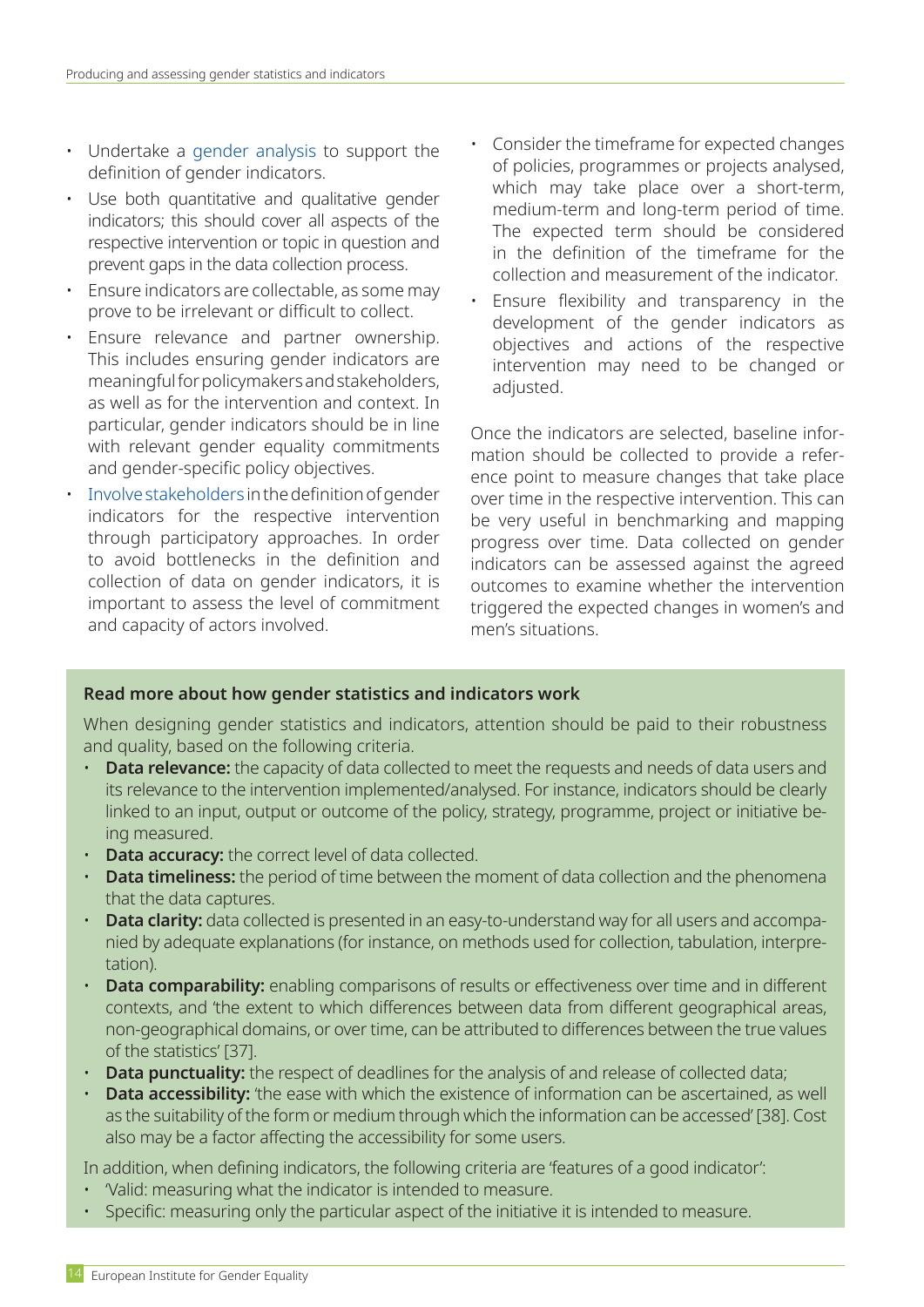- Reliable: minimizing random error; and producing the same result consistently, given the same set of circumstances,
- including the same observer or respondent.
- Comparable: enabling comparisons of results or effectiveness over time, and in different contexts.
- Nondirectional: enabling a measurement of change in any direction.
- Precise: using clear, well-specified definitions.
- Feasible: able to be measured using available tools, methods, resources, and skills.
- Relevant: clearly linked to an input, output, or outcome of the policy, strategy, program, project, or initiative being measured.
- Verifiable: able to be proven or tested empirically  $[39]$ .

## **Further information**

#### **Endnotes**

- [1] For further information on gender gaps in each of these indicators see Eurostat (online), Gender Statistics, February 2018. Available at: [https://ec.europa.eu/eurostat/statistics-ex](https://ec.europa.eu/eurostat/statistics-explained/index.php/Gender_statistics)[plained/index.php/Gender\\_statistics](https://ec.europa.eu/eurostat/statistics-explained/index.php/Gender_statistics)
- [2] United Nations, Integrating a gender perspective into statistics, New York, 2006, cited in United Nations Statistical Division. 2016, p. 1. Available at: [https://un](https://unstats.un.org/unsd/demographic-social/Standards-and-Methods/files/Handbooks/gender/Integrating-a-Gender-Perspective-into-Statistics-E.pdf)[stats.un.org/unsd/demographic-social/](https://unstats.un.org/unsd/demographic-social/Standards-and-Methods/files/Handbooks/gender/Integrating-a-Gender-Perspective-into-Statistics-E.pdf) [Standards-and-Methods/files/Handbooks/](https://unstats.un.org/unsd/demographic-social/Standards-and-Methods/files/Handbooks/gender/Integrating-a-Gender-Perspective-into-Statistics-E.pdf) [gender/Integrating-a-Gender-Perspec](https://unstats.un.org/unsd/demographic-social/Standards-and-Methods/files/Handbooks/gender/Integrating-a-Gender-Perspective-into-Statistics-E.pdf)[tive-into-Statistics-E.pdf](https://unstats.un.org/unsd/demographic-social/Standards-and-Methods/files/Handbooks/gender/Integrating-a-Gender-Perspective-into-Statistics-E.pdf)
- [3] Ibid, p. 193.
- [4] Ibid.
- [5] European Institute for Gender Equality, Gender Equality Index 2017: Measuring gender equality in the European Union 2005-2015, Vilnius, 2017a, p. 72. Available at: [http://eige.europa.eu/rdc/](http://eige.europa.eu/rdc/eige-publications/gender-equality-index-2017-measuring-gender-equality-european-union-2005-2015-report) [eige-publications/gender-equality-in](http://eige.europa.eu/rdc/eige-publications/gender-equality-index-2017-measuring-gender-equality-european-union-2005-2015-report)[dex-2017-measuring-gender-equality-eu](http://eige.europa.eu/rdc/eige-publications/gender-equality-index-2017-measuring-gender-equality-european-union-2005-2015-report)[ropean-union-2005-2015-report](http://eige.europa.eu/rdc/eige-publications/gender-equality-index-2017-measuring-gender-equality-european-union-2005-2015-report)
- [6] European Institute for Gender Equality, Quality Criteria of the EIGE's Gender Statistics Database. Experts' meeting on EIGE's Gender Statistics Database, 7 November 2017, Vilnius, 2017b. Available at: [http://eurogender.](http://eurogender.eige.europa.eu/system/files/events-files/quality_criteria_proposal_0.pdf) [eige.europa.eu/system/files/events-files/](http://eurogender.eige.europa.eu/system/files/events-files/quality_criteria_proposal_0.pdf) [quality\\_criteria\\_proposal\\_0.pdf](http://eurogender.eige.europa.eu/system/files/events-files/quality_criteria_proposal_0.pdf)
- [7] Ibid, p. 13.
- [8] Eurostat (online), Concepts and Definitions Database. Available at [http://ec.europa.](http://ec.europa.eu/eurostat/ramon/nomenclatures/index.cfm?TargetUrl=LST_NOM_DTL_GLOSSARY&StrNom=CODED2&StrLanguageCode=EN) [eu/eurostat/ramon/nomenclatures/index.](http://ec.europa.eu/eurostat/ramon/nomenclatures/index.cfm?TargetUrl=LST_NOM_DTL_GLOSSARY&StrNom=CODED2&StrLanguageCode=EN) [cfm?TargetUrl=LST\\_NOM\\_DTL\\_GLOSSA-](http://ec.europa.eu/eurostat/ramon/nomenclatures/index.cfm?TargetUrl=LST_NOM_DTL_GLOSSARY&StrNom=CODED2&StrLanguageCode=EN)[RY&StrNom=CODED2&StrLanguage-](http://ec.europa.eu/eurostat/ramon/nomenclatures/index.cfm?TargetUrl=LST_NOM_DTL_GLOSSARY&StrNom=CODED2&StrLanguageCode=EN)[Code=EN](http://ec.europa.eu/eurostat/ramon/nomenclatures/index.cfm?TargetUrl=LST_NOM_DTL_GLOSSARY&StrNom=CODED2&StrLanguageCode=EN)
- [9] Ibid.
- [10] United Nations Statistical Division, 2016, op cit, p. 192.
- [11] European Institute for Gender Equality, 2017b, op cit.
- [12] Demetriades, J., Gender Indicators: What, Why and How? Bridge/Institute of Development Studies, Brighton, 2007. Available at: [http://www.oecd.org/dac/gender-develop](http://www.oecd.org/dac/gender-development/43041409.pdf)[ment/43041409.pdf](http://www.oecd.org/dac/gender-development/43041409.pdf)
- [13] Ibid.
- [14] European Institute for Gender Equality, 2017a, op cit.
- [15] United Nations Economic Commission for Europe, Indicators of Gender Equality, New York and Geneva, 2015. Available at: [https://www.unece.org/stats/publications/](https://www.unece.org/stats/publications/gender_equality.html) [gender\\_equality.html](https://www.unece.org/stats/publications/gender_equality.html)
- [16] United Nations Economic Commission for Europe and World Bank Institute, Developing Gender Statistics: a Practical Tool, Geneva, 2010. Available at: [https://www.](https://www.unece.org/fileadmin/DAM/stats/publications/Developing_Gender_Statistics.pdf) [unece.org/fileadmin/DAM/stats/publica](https://www.unece.org/fileadmin/DAM/stats/publications/Developing_Gender_Statistics.pdf)[tions/Developing\\_Gender\\_Statistics.pdf](https://www.unece.org/fileadmin/DAM/stats/publications/Developing_Gender_Statistics.pdf)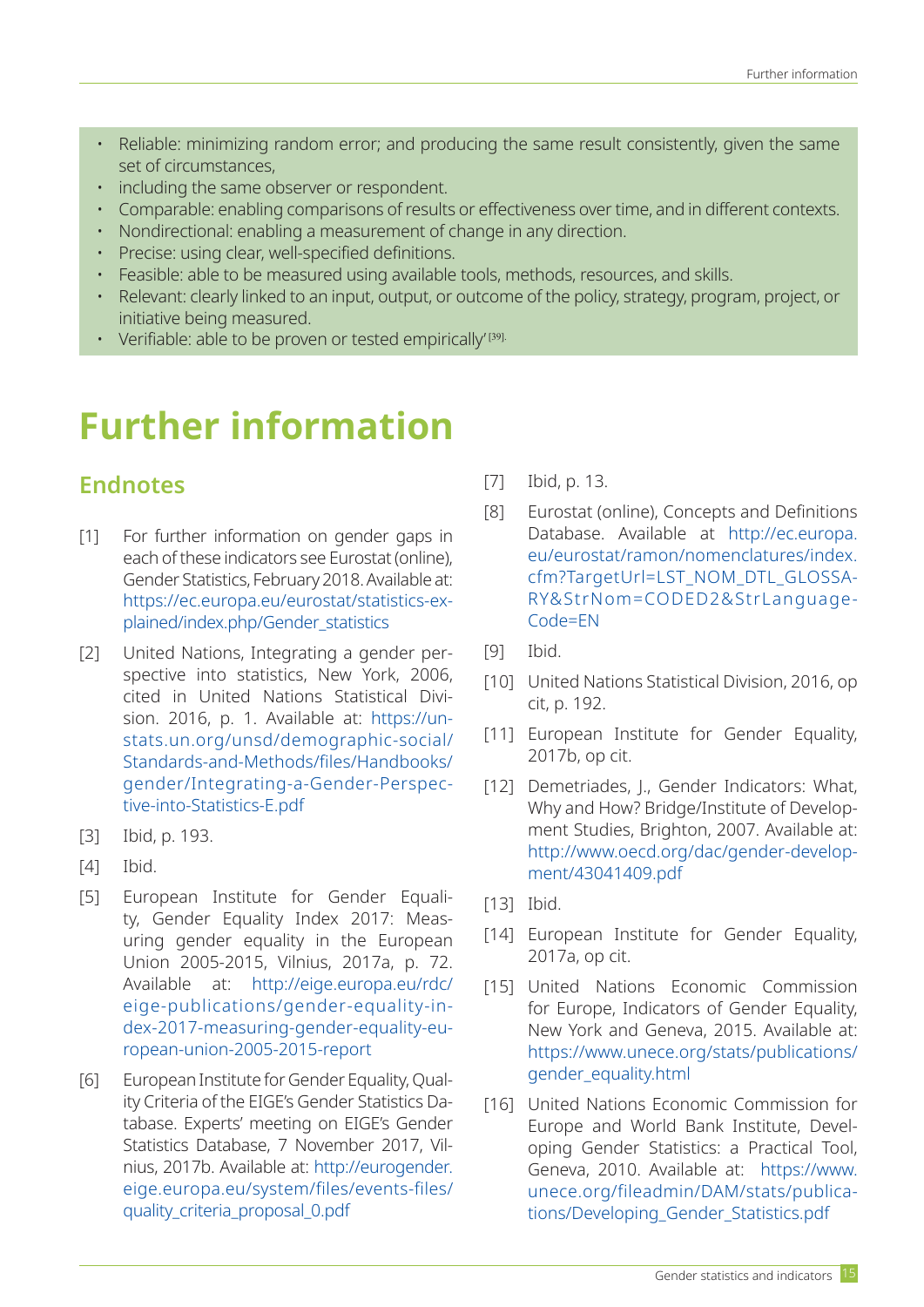#### [17] - [21] Ibid.

- [22] European Commission, Strategic Engagement for Gender Equality 2016-2019, Publications Office of the European Union, Luxembourg, 2015. Available at: [https://](https://ec.europa.eu/anti-trafficking/eu-policy/strategic-engagement-gender-equality-2016-2019_en) [ec.europa.eu/anti-trafficking/eu-policy/](https://ec.europa.eu/anti-trafficking/eu-policy/strategic-engagement-gender-equality-2016-2019_en) [strategic-engagement-gender-equali](https://ec.europa.eu/anti-trafficking/eu-policy/strategic-engagement-gender-equality-2016-2019_en)[ty-2016-2019\\_en](https://ec.europa.eu/anti-trafficking/eu-policy/strategic-engagement-gender-equality-2016-2019_en)
- [23] Council of Europe, Convention on preventing and combating violence against women and domestic violence, CETS No. 210, 2011. Available at: https://www.coe.int/en/ web/conventions/full-list/-/conventions/ treaty/210
- [24] United Nations, Beijing Declaration and Platform for Action, adopted by the Fourth World Conference on Women, 27 October 1995. Available at: [http://www.un.org/wom](http://www.un.org/womenwatch/daw/beijing/pdf/BDPfA E.pdf)[enwatch/daw/beijing/pdf/BDPfA%20E.pdf](http://www.un.org/womenwatch/daw/beijing/pdf/BDPfA E.pdf)
- [25] United Nations (online), Sustainable Development Goal 5 — Achieve gender equality and empower all women and girls (Sustainable Development knowledge Platform). Available at: [https://sustainabledevelop](https://sustainabledevelopment.un.org/sdg5)[ment.un.org/sdg5](https://sustainabledevelopment.un.org/sdg5)
- [26] The content of this section is mostly based on the United Nations Economic Commission for Europe Gender statistics guide (United Nations Economic Commission for Europe and World Bank Institute, 2010) and draws United Nations Statistical Division, 2013.
- [27] European Institute for Gender Equality, 2017b, op cit, p. 14.
- [28] United Nations Statistical Division, 2016, op cit, p. 5.
- [29] European Institute for Gender Equality, 2017b, op cit.
- [30] [35] Ibid.
- [36] Asian Development Bank, Tool Kit on Gender Equality Results and Indicators. Mandaluyong City, Philippines, 2013. Available at: [https://www.adb.org/documents/](https://www.adb.org/documents/tool-kit-gender-equality-results-and-indicators) [tool-kit-gender-equality-results-and-indi](https://www.adb.org/documents/tool-kit-gender-equality-results-and-indicators)[cators](https://www.adb.org/documents/tool-kit-gender-equality-results-and-indicators)
- [37] Organisation for Economic Co-operation and Development (online) 'Comparability',

Glossary of Statistical Terms – Statistical portal, 2001. Available at: [https://stats.](https://stats.oecd.org/glossary/detail.asp?ID=395) [oecd.org/glossary/detail.asp?ID=395](https://stats.oecd.org/glossary/detail.asp?ID=395)

- [38] Ibid.
- [39] Asian Development Bank, 2013, op cit, p. 5.

#### **Other resources**

European Institute for Gender Equality, Gender Statistics Database. Available at http://eige. europa.eu/gender-statistics/dgs

Eurostat, Gender Statistics. Available at [http://](http://ec.europa.eu/eurostat/statistics-explained/index.php/Gender_statistics) [ec.europa.eu/eurostat/statistics-explained/index.](http://ec.europa.eu/eurostat/statistics-explained/index.php/Gender_statistics) [php/Gender\\_statistics](http://ec.europa.eu/eurostat/statistics-explained/index.php/Gender_statistics)

Hedman B., Perucci F., Sundström P., Engendering Statistics. A Tool for Change, Stockholm: Statistics Sweden, 1996. Available at: [http://www.scb.](http://www.scb.se/statistik/_publikationer/LE0202_1996A01_BR_X93%C3%96P9601.pdf) [se/statistik/\\_publikationer/LE0202\\_1996A01\\_BR\\_](http://www.scb.se/statistik/_publikationer/LE0202_1996A01_BR_X93%C3%96P9601.pdf) [X93%C3%96P9601.pdf](http://www.scb.se/statistik/_publikationer/LE0202_1996A01_BR_X93%C3%96P9601.pdf)

Moser A., Gender and Indicators. Overview Report. Bridge/Institute of Development Studies, Brighton, 2007. Available at: [http://www.bridge.ids.ac.uk/](http://www.bridge.ids.ac.uk/ids-document/A42700?lang=en) [ids-document/A42700?lang=en](http://www.bridge.ids.ac.uk/ids-document/A42700?lang=en)

Thomsen S., Anger J., Indicators for Measuring Results on Gender Equality, Swedish International Development Cooperation Agency, Stockholm, 2010. Available at: [https://www.sida.](https://www.sida.se/contentassets/45912e707384403a80ad24d1516d15cd/15041.pdf) [se/contentassets/45912e707384403a80ad](https://www.sida.se/contentassets/45912e707384403a80ad24d1516d15cd/15041.pdf) [24d1516d15cd/15041.pdf](https://www.sida.se/contentassets/45912e707384403a80ad24d1516d15cd/15041.pdf)

United Nations Development Programme, Guidance Note. Gender statistics. New York, 2014. Available at: [http://www.asia-pa](http://www.asia-pacific.undp.org/content/dam/rbap/docs/Research%20&%20Publications/womens_empowerment/RBAP-Gender-2014-Gender-Statistics-Guidance-Note.pdf)[cific.undp.org/content/dam/rbap/docs/](http://www.asia-pacific.undp.org/content/dam/rbap/docs/Research%20&%20Publications/womens_empowerment/RBAP-Gender-2014-Gender-Statistics-Guidance-Note.pdf) [Research%20&%20Publications/womens\\_empow](http://www.asia-pacific.undp.org/content/dam/rbap/docs/Research%20&%20Publications/womens_empowerment/RBAP-Gender-2014-Gender-Statistics-Guidance-Note.pdf)[erment/RBAP-Gender-2014-Gender-Statistics-](http://www.asia-pacific.undp.org/content/dam/rbap/docs/Research%20&%20Publications/womens_empowerment/RBAP-Gender-2014-Gender-Statistics-Guidance-Note.pdf)[Guidance-Note.pdf](http://www.asia-pacific.undp.org/content/dam/rbap/docs/Research%20&%20Publications/womens_empowerment/RBAP-Gender-2014-Gender-Statistics-Guidance-Note.pdf)

United Nations Economic Commission for Europe, Statistical Database. Available at: https://w3.unece. org/PXWeb/enMinimum Set of Gender Indicators. Available at:<https://genderstats.un.org/#/home>

World Bank, Gender Data Portal. Available at: [http://](http://datatopics.worldbank.org/gender/) [datatopics.worldbank.org/gender/](http://datatopics.worldbank.org/gender/)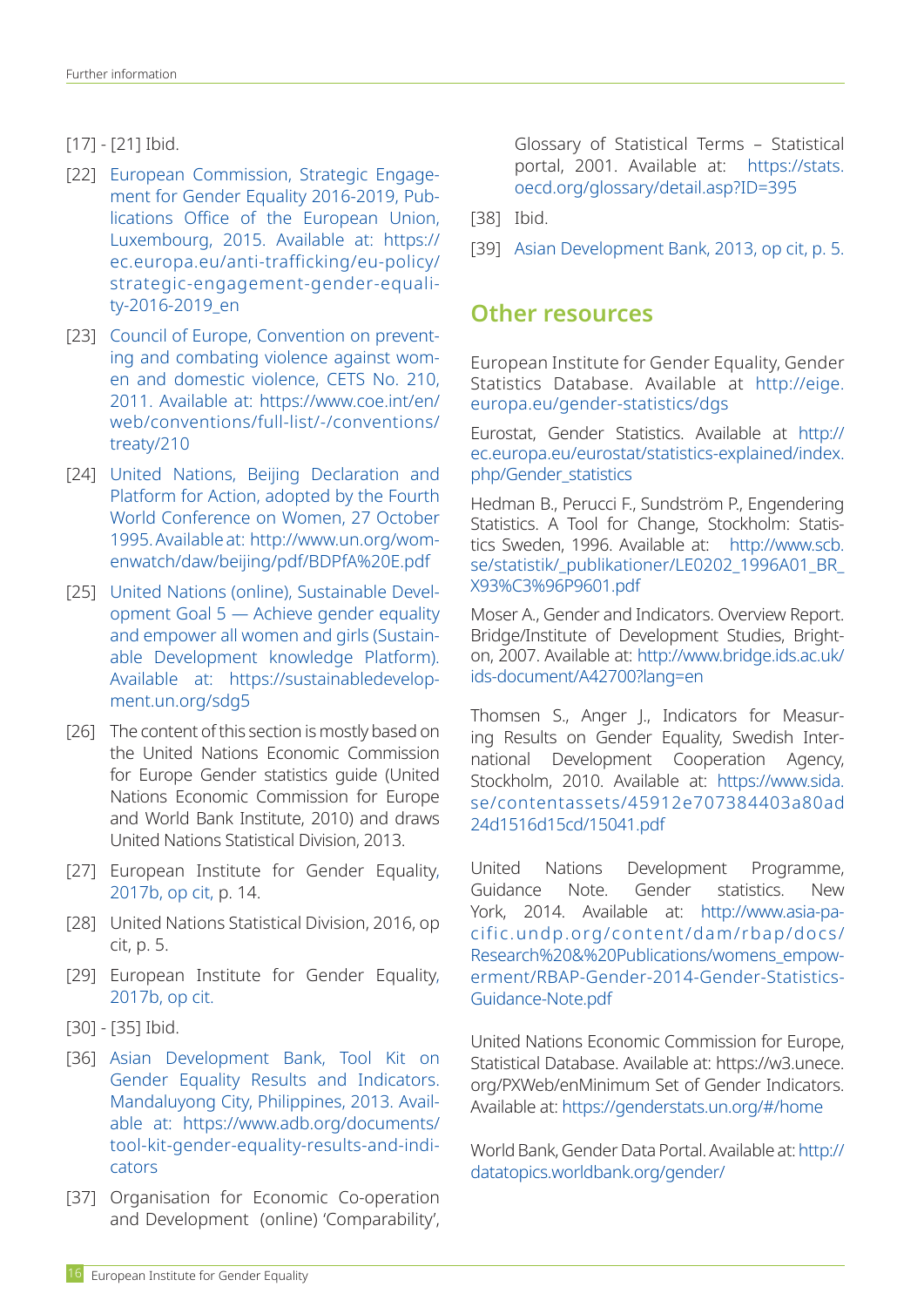#### **Getting in touch with the EU**

#### **In person**

All over the European Union there are hundreds of Europe Direct information centres. You can find the address of the centre nearest you at: [https://europa.eu/european-union/contact\\_en](https://europa.eu/european-union/contact_en)

#### **On the phone or by email**

Europe Direct is a service that answers your questions about the European Union. You can contact this service:

- by freephone: 00 800 6 7 8 9 10 11 (certain operators may charge for these calls),
- at the following standard number: +32 22999696 or
- by email via: [https://europa.eu/european-union/contact\\_en](https://europa.eu/european-union/contact_en)

#### **Finding information about the EU**

#### **Online**

Information about the European Union in all the official languages of the EU is available on the Europa website at: [https://europa.eu/european-union/index\\_en](https://europa.eu/european-union/index_en)

#### **EU publications**

You can download or order free and priced EU publications at: [https://publications.europa.eu/en/](https://publications.europa.eu/en/publications) [publications.](https://publications.europa.eu/en/publications) Multiple copies of free publications may be obtained by contacting Europe Direct or your local information centre (see [https://europa.eu/european-union/contact\\_en](https://europa.eu/european-union/contact_en)).

#### **EU law and related documents**

For access to legal information from the EU, including all EU law since 1952 in all the official language versions, go to EUR-Lex at: <http://eur-lex.europa.eu>

#### **Open data from the EU**

The EU Open Data Portal [\(http://data.europa.eu/euodp/en](http://data.europa.eu/euodp/en)) provides access to datasets from the EU. Data can be downloaded and reused for free, for both commercial and non-commercial purposes.